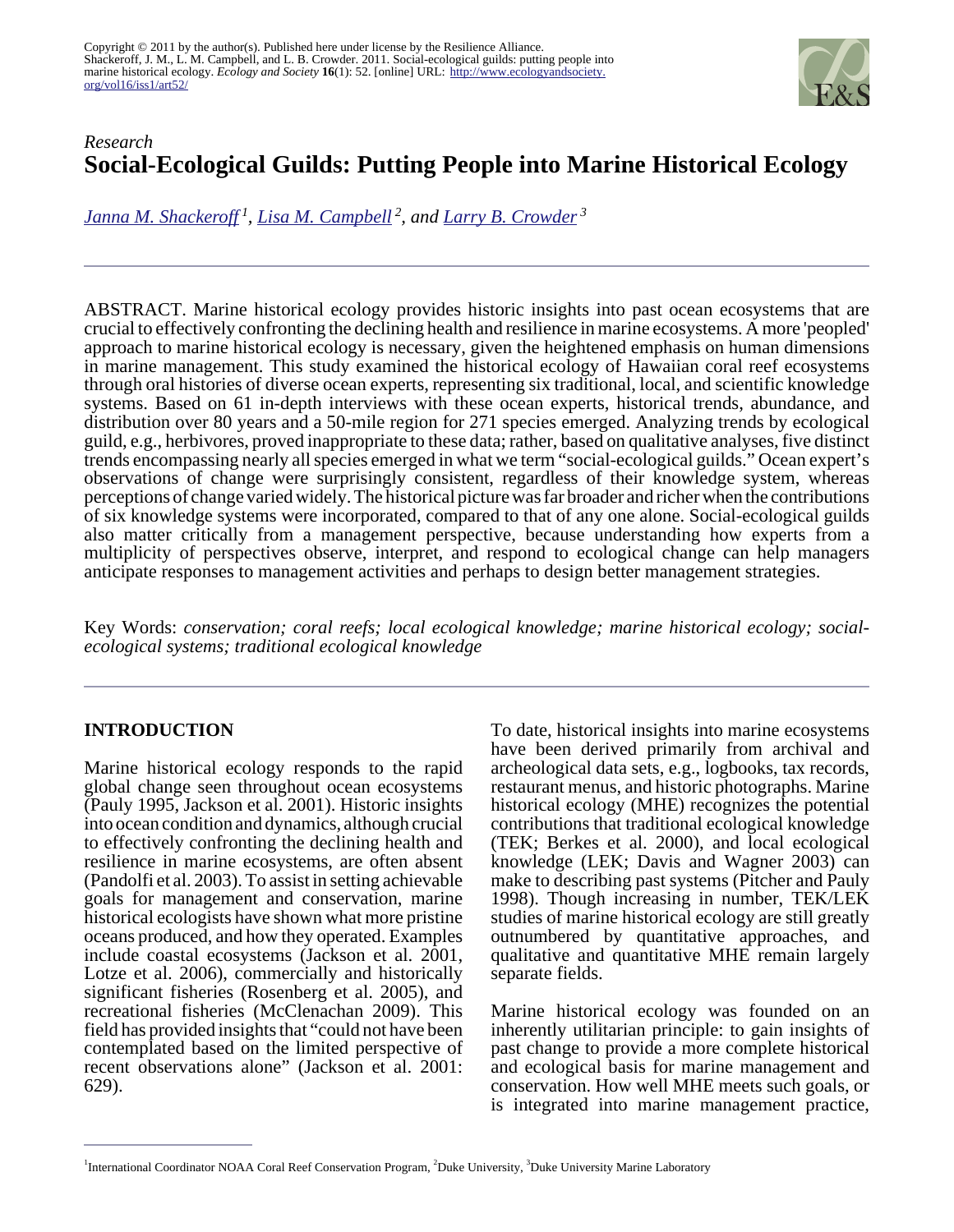remains somewhat in question. We argue this is, in part, because marine management is focused strongly on ecosystem-based approaches and now seeks to include humans in the concept of ecosystems (McLeod and Leslie 2009). MHE stands to benefit from attending to ecosystem-level questions while at the same time better integrating its quantitative approaches with more peopled approaches (Shackeroff et al. 2009), or those more balanced in the treatment of human dimensions along with biophysical dimensions of oceans.

TEK and LEK can provide recent historical insights into marine ecosystems in cases in which there are reports of recent ecological change, or for which contemporary ecological data are limited (Neis et al. 1999, Berkes et al. 2000, Johannes et al. 2000, Maurstad 2000, McGoodwin 2001, Berkes 2004). In such cases, contemporary historical ecologies can be elicited from local people, such as TEK- or fisheries knowledge holders, and in certain cultures with strong oral history traditions, such knowledge can extend to well before the lifetime of currently living knowledge holders. Better integration of TEK/LEK research into MHE will provide the opportunity to get 'beyond the archives' to the people. In doing so, these studies will help to answer concerns expressed by van Sittert (2005), Bolster (2006), and Campbell et al. (2009) about MHE's reliance upon quantitative data, its detachment from historical context, and its characterization of humans as primarily 'the problem' of oceans. However, although TEK/LEK-based historical ecology has addressed single species issues quite well (e.g., Cardinale et al. 2009, Gerhardinger et al. 2009), ecosystem-level historical reconstructions, necessary to remain relevant to marine ecosystembased management (EBM), pose greater challenges and are far fewer in number.

Merging MHE with resilience thinking on socialecological systems (SES) represents one possibility for 'peopling' MHE (Campbell et al. 2009) and for attending to the scale and scope of complex systems. Herein, we put forth a conceptual framework for ecosystem-level MHE derived from multiple knowledge systems. This framework heeds the foundational work achieved by Cinner et al. (2009*a, b*), whose work on socioeconomic conditions underlying societal reef use and in linked social resilience and coral reefs, has forged new ground in connecting people to ecosystems. Such research demonstrates empirically how social and ecological change and responses are inextricably linked and

experienced across different scales (Berkes and Folke 1998, Berkes et al. 2003, Liu et al. 2007), and provides concrete tools for managing marine ecological function in conjunction with social context, as emphasized by Christie et al. (2003), Campbell (2007), and McLeod and Leslie (2009).

Efforts to incorporate diverse ways of knowing, i.e., Western scientific, traditional, and local, into marine science and management confront questions related to the following issues: (1) attempts to fit qualitative data to quantitative needs (Nader 1996, Agrawal 2002); (2) the legitimacy, validity, and reliability of codifying TEK or LEK into scientific frameworks (Agrawal 1995, Nadasdy 1999); and (3) ethical issues surrounding the 'use' of another's knowledge for purposes they may, or may not, support, such as conservation (Agrawal 2002, Shackeroff and Campbell 2007). Seeking to overcome such issues, Crona (2006) asked fundamental questions about how marine resource use can affect LEK, in terms of the level and content of ecological knowledge about scale and the nature of ecological interactions in the seascape. Research highlighting points of convergence among knowledge systems are few. Much is still to be learned about how to integrate multiple knowledge systems of seascapes, and this paper aims to combine a variety of perspectives toward understanding ecosystem-scale change.

In this paper, we present research conducted with ocean experts on the Kona Coast, Hawai'i Island to achieve the following: 1) a description of the historical ecology of the Kona Coast from the 1920s to the present. We use interview derived data to elucidate and explore trends in a coral reef ecosystem across a region, namely the abundance and distribution of coral reef guilds; 2) highlighting the importance of engaging a diverse set of ocean experts when collecting historical data, including those holding TEK, LEK and Western scientific knowledge. People observe, and thus talk about, the organisms, processes, and events they value. What ocean experts know about marine ecological change, therefore, differs from person to person. Consulting a diverse group of experts also allows us to expand our attention beyond a few key species and talk about broader trends in the ecosystem. It allows us to see the many facets in people's, and groups of people's, relationships to ecological systems, or what we suggest are connections within the social-ecological system; and 3) an illustration of our efforts to overcome long-standing divides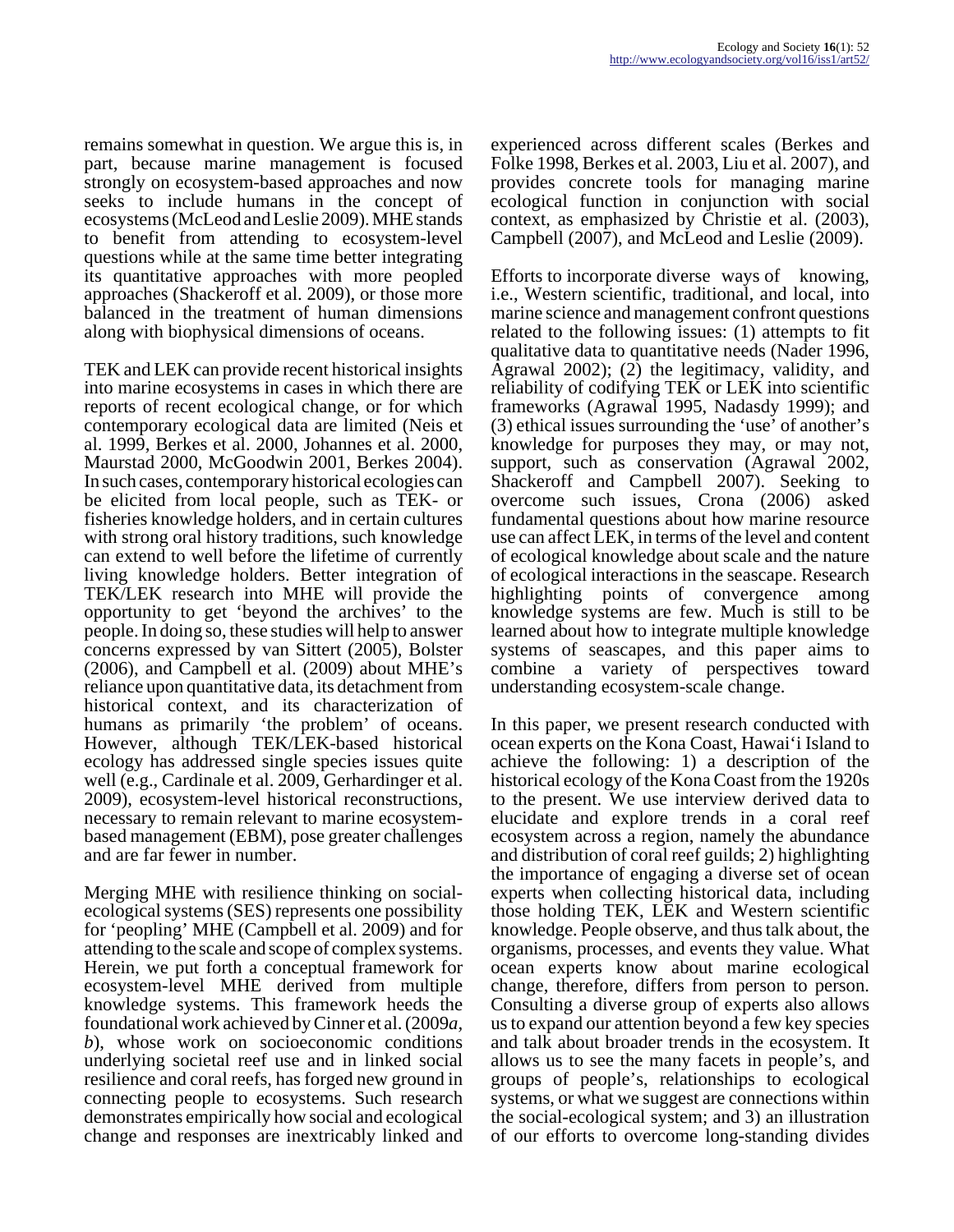between natural and social sciences, between the qualitative and quantitative, and in the context of this research, to integrate various knowledge systems.

We treat knowledge of diverse ocean experts equally, and strive to retain links between data, e.g. numbers of species seen over time, and the social, political, and cultural context in which data are situated. To this end, we refer to marine organisms in the most common terms used by locally-living ocean experts, whether the terms be Hawaiian, English, or scientific names.

# **SITE DESCRIPTION AND METHODS**

#### **Research site: Kona, Hawai'i**

This research was conducted in the cross-cultural, postcolonial setting of the Kona Coast, Hawai'i, the leeward, western coastline of Hawai'i Island. Six watershed-reef-pelagic complexes on the coast, between Keahole Point and Kapua, were selected as research sites because they represent the coast's diversity in people, seascape, landscape, and historic context. This research focuses on the historic and ecological change of the region's coral reef ecosystems, where anecdotal reports indicated that reef fish populations had undergone dramatic declines during the 1980s and 1990s, reportedly because of tropical aquarium fish collection. Resource conflicts between competing local resource users ensued, and eventually led to the establishment of a network of marine protected areas that limit aquarium collection and of a community-based management council (Capitini et al. 2004, DAR 2004). Only limited regional, ecosystem-level data existed prior to the late 1990s, when coral reef fisheries studies proliferated to address local concerns and to examine the effects of the management areas (with the exception of Walsh 1984). Given the dearth of historical data and anecdotal reports of change, our research aimed to describe an historical ecology of Kona's coral reefs based on accounts of its 'ocean experts'.

#### **Methods: identifying, interviewing, and analyzing views of ocean experts**

For approximately 24 months over the course of 2003-2007, we identified and engaged ocean experts across the Kona coral reef region, to pursue

questions about historic reef fish abundance, levels and causes of decline, and whether and to what extent other aspects of Kona's reef systems have changed in recent history. We define 'ocean experts' as people who hold expert and historic ecological knowledge about Kona's coral reefs and coastal areas.

#### *Identifying ocean experts*

To identify potential ocean experts for participation in this research, we used snowball sampling (Bernard 1988), social network analysis (Hanneman and Riddle 2005), and observations during participant observation research. We conducted more than 200 informal interviews with key informants who were engaged in ocean use and management, and asked them to identify experts whom they believed to be the most knowledgeable about coral reefs on the Kona Coast. These informants identified 204 ocean experts, and we used several criteria to establish our ultimate interview sample. First, we prioritized individuals most frequently recommended (Davis and Wagner 2003). Second, we included ocean experts who represented the geographic range of the coast. Third, we included experts across knowledge systems. Over the course of the research, our original categories of TEK, LEK, and Western scientific knowledge broadened to include six distinct ocean expert knowledge systems: Native Hawaiians, dive shop operators, local fishers, tropical aquarium collectors, scientists, and conservationists. Finally, we sought age and gender diversity among respondents, where appropriate.

#### *Interviewing ocean experts*

We interviewed 41 ocean experts in one-on-one and group interviews, with some people interviewed multiple times, for a total of 61 semistructured interviews (Bernard 1988, Huntington 2000, McGoodwin 2001). Experts described both observations and perceptions of change to Kona's coral reef systems, specifically related to the following concerns: (1) habitat condition, (2) coral reef functional groups, initially assumed to be herbivores, corallivores, piscivores, apex predators, etc., and (3) natural and anthropogenic disturbance and synergies. Observations refer to visible changes, e.g., decline or increase in abundance of a single species, whereas perceptions relate to how experts interpret and explain observed changes. Both observations, in particular what species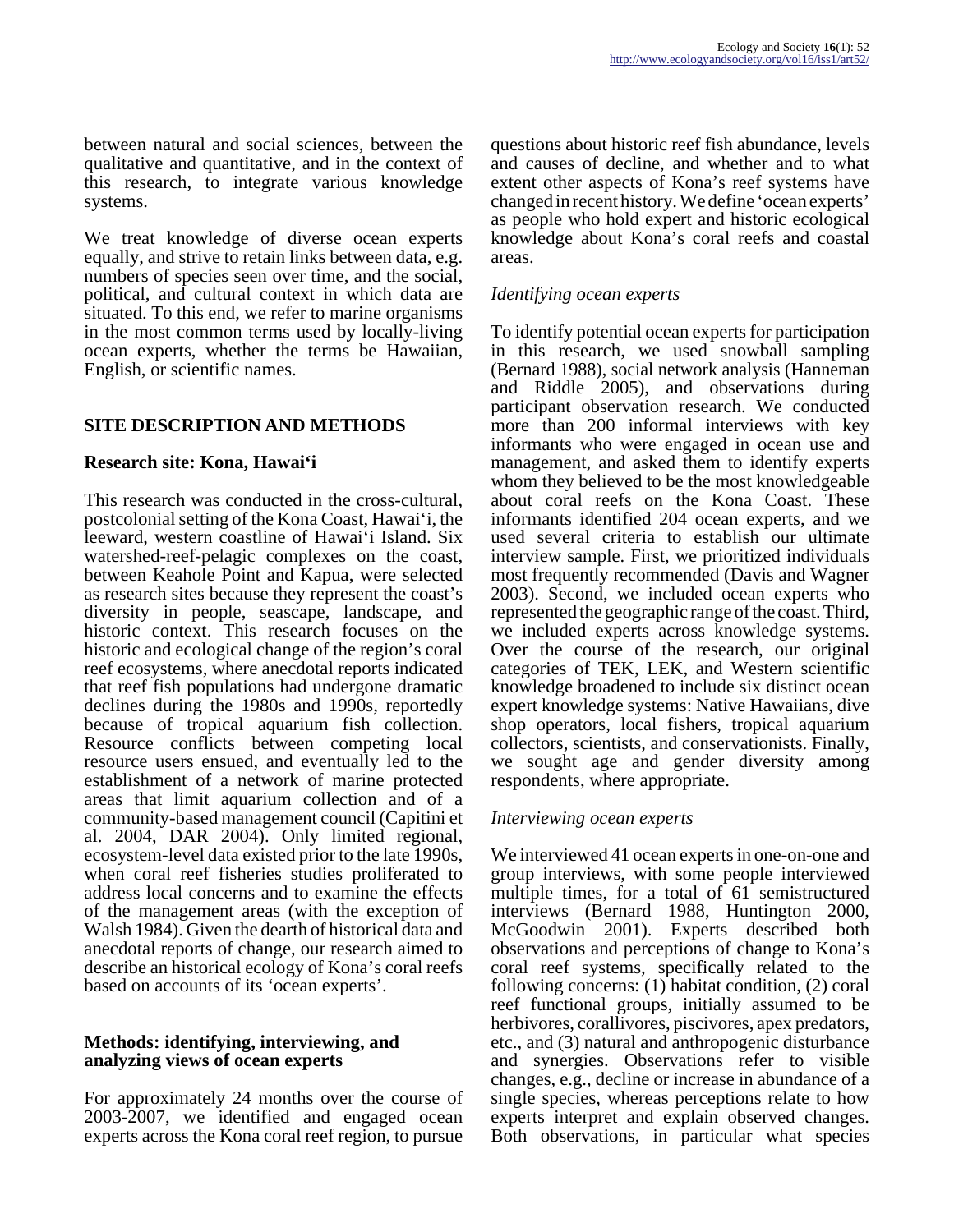different experts observe, and perceptions may vary, reflecting the ways cultural, social, political, economic, and other factors affect both coastal systems and the human communities connected to them. The depth and scope of ocean expert interviews were determined by the individual's knowledge, and interviews lasted from 1.5 to 6 hours. For all results, pseudonyms are used to protect confidentiality.

# *Qualitative data analysis*

Data are derived from the several thousand pages of notes transcribed during interviews. Our general approach to analysis was a form of iterative grounded theory (Strauss and Cobin 1994, Baxter and Eyles 1999, Charmaz 2005), where themes that directed coding ultimately emerged from the data themselves. We offer further detail on steps in the analysis as related to this paper's specific interests and findings, where the foci are as follows: 1) observed trends in both abundance and distribution over time and space for groups of species, and 2) perceptions of what caused observed changes.

To elicit trends for groups of species, we first coded observations of increases, decreases, or constancy in abundance and distribution, over space and time, for each individual species mentioned. We derived assessments of change in abundance or distribution from an individual expert's text, e.g., someone who commented on past and current abundance of a particular species, and from multiple experts' texts, e.g., one expert commented on past and another on current abundance (see Table 1a-b). Changes in abundance were both quantitative as well as relative (Table 1c-e). Changes in distribution were defined as a relative shrinking or enlargement of a species' spatial extent over time (Table 1f). We examined trends for all species mentioned, regardless of how many experts mentioned them. Given our methodological rigor in identifying and selecting ocean experts and in interviewing, we treat all data as worthy of inclusion. Additionally, as in Goodwin (1998), an objective of this research was to identify cultural phenomena; in such cases, it was sometimes less important to quantify how many people shared the same observation, and was more important that the observation was made. As a result of this approach, some species are included that do not necessarily meet the conventional scientific definition of coral reef-associated species, such as yellowfin tuna (*Thunnus albacores*) and 'opelu

(mackerel scad, *Decapterus macarellus*); for some of our respondents, these species are connected to coral reefs.

Once trends for individual species were established, we looked for patterns in abundance and distribution by ecological guild. No trends emerged, an issue we revisit in the Results and Discussion sections. We then looked for patterns shared across species that arose from the data themselves and categorized species accordingly. Finally, we associated these resulting species categories with the types of ocean experts who talked about them. The resulting groups, which we have called "social-ecological guilds" (SE guilds), are described in detail in the Results section. In addition to describing the guilds' trends, we explored possible factors that various experts believe are underlying the changes in Kona's SE guilds. A full presentation and discussion of these results is beyond the scope of this paper, but we offer a brief summary to highlight the importance of the SE guild concept.

The term 'social-ecological guild' was chosen in part to problematize and encourage further discussion surrounding the use of ecological guilds as a functional unit when studying and managing marine social-ecological systems (SES). We recognize that the term guild carries distinct meanings and precedence in different disciplines, such as history and ecology. However, in ecology, which remains the primary discipline underpinning marine management, the concept of ecological guilds, or functional guilds, is considered an extremely important measure of the history and status of an ecosystem (Bellwood et al. 2004), is used as an indicator for ecosystem-based management (Crowder and Norse 2008), and can be found in many of the recent seminal papers of marine conservation and management (e.g., Myers and Worm 2003). However, as we will show, when humans are included in the dynamics of the system, the utility of ecological guilds breaks down. The core principles of marine EBM strongly encourage the study of "ecosystems, including humans" today (McLeod et al. 2005, Crowder and Norse 2008, Levin and Lubchenco 2008). Therefore, given our results, we suggest the importance of a broader discussion surrounding basic design principles and concepts underpinning marine EBM now that the field is opening to human dimensions. As we will show, the functional groups of organisms whose trends influence the SES as a whole are not the same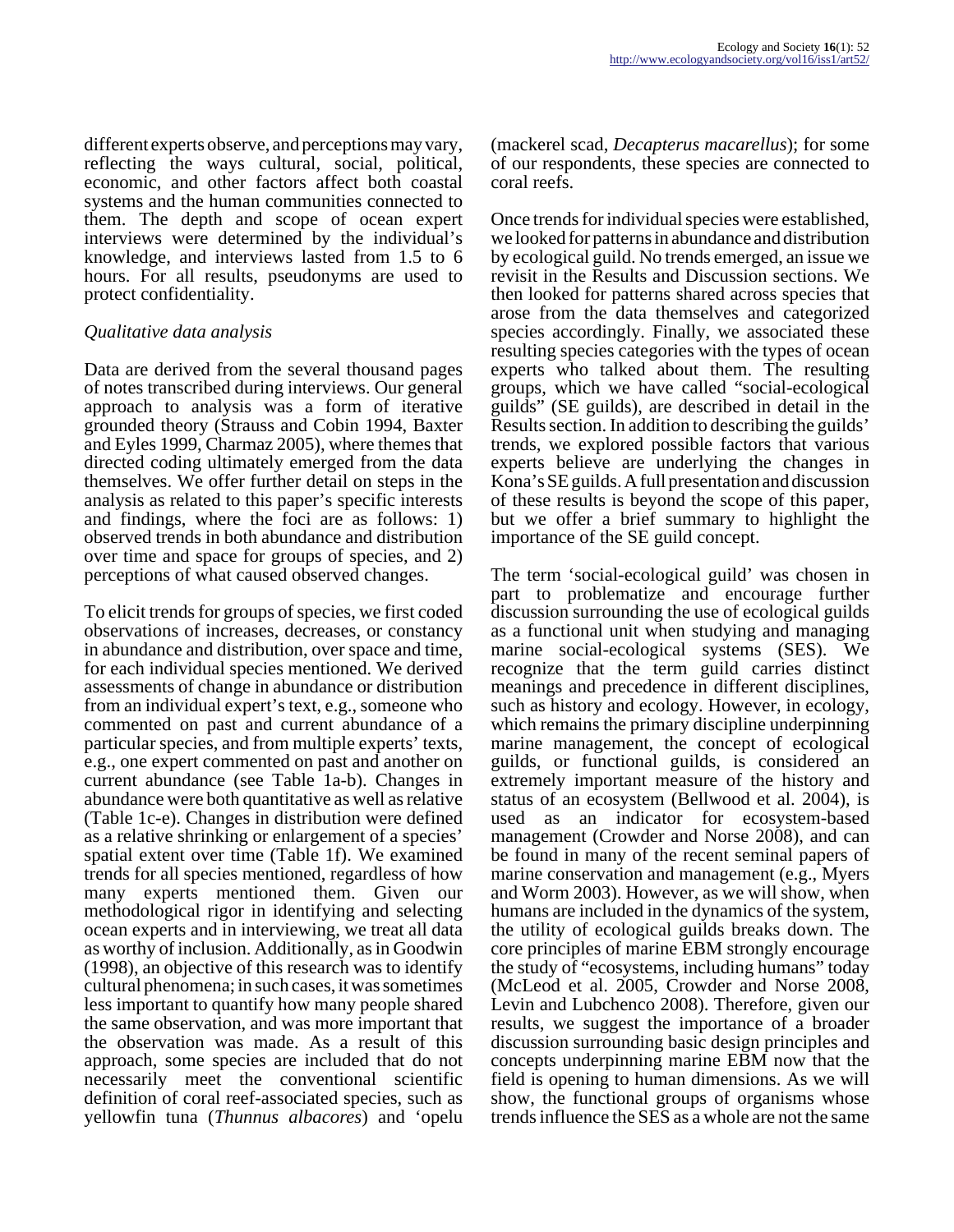**Table 1.** Qualitative analysis of interview texts. All scientific, common, and Hawaiian names of marine organisms are given in Table 5.

|     | Data Analysis Issue                                               | Example                                                                                                                                                                                                                                                                                                                                                                                                                                                                                                      |
|-----|-------------------------------------------------------------------|--------------------------------------------------------------------------------------------------------------------------------------------------------------------------------------------------------------------------------------------------------------------------------------------------------------------------------------------------------------------------------------------------------------------------------------------------------------------------------------------------------------|
| (a) | Observations from a single<br>expert                              | "Charlie" recalls schools of hundreds of <i>paku 'iku'i</i> (Achilles tang) in Kaloko in the 1960s, but for<br>the last decade (1996 to 2006) has counted no more than a dozen at any given time                                                                                                                                                                                                                                                                                                             |
| (b) | Observations from multiple<br>experts                             | "Elaine" recalls schools of hundreds of <i>paku 'iku'i</i> in Kaloko in 1960s, while "Barry" counts no<br>more than one dozen of the fish in the same area today (2006).                                                                                                                                                                                                                                                                                                                                     |
| (c) | Quantitative abundance                                            | "For decades we would see between 10 and 13 lionfish on any given dive in that area. Then, they<br>all disappeared, and we haven't seen one since."                                                                                                                                                                                                                                                                                                                                                          |
| (d) | Relative abundance                                                | "Yellow tang schools were like rivers of yellow, or beds of yellow tulips until the 1980s, then<br>noticeably in decline until the late 1990s when you might see two or four fish in any area"                                                                                                                                                                                                                                                                                                               |
| (e) | Relative abundance (Indicating<br>a change catch per unit effort) | We used to go spearfishing and all would choose a fish and only take that one kind of fish. I'd<br>take <i>manini</i> (convict tang) my friend would take <i>uhu</i> (parrotfish) There used to be so many fish,<br>I would have to push them out of the way to get the one I wanted. After an hour, our lines would<br>be full. Now a couple of hours, and you get only a couple fish, different kinds. Last week, I got in<br>the water, and I was excited to see <i>one fish</i> . Just <i>one</i> fish!" |
| (f) | Distribution                                                      | Tinker's butterflyfish have been observed historically (1930s) from 5 to 180 feet depth. But for<br>some decades adult Tinker's have not seen shallower than 100 feet. This is an indication of a<br><i>relative</i> decline in distribution over space (shallow depth range) and time (recent decades).                                                                                                                                                                                                     |
|     |                                                                   |                                                                                                                                                                                                                                                                                                                                                                                                                                                                                                              |

as the functional groups in the classic sense of ecological guild. Hence, we have coined the term SE guild.

# **RESULTS**

Oral histories revealed historical trends in the abundance and distribution of 271 marine species, over 80 years and a 50-mile region (Table 2). Initial grouping of species by ecological guild to examine trends proved ineffectual; in some cases trends were hidden, e.g., for butterflyfish (Chaetodontidae), and in others no clear trend emerged, e.g., for apex predators. However, a grounded theory approach enabled us to discern trends that grouped species in a number of ways: historically, socially, culturally, and/or ecologically, and often associated with distinct groups of ocean experts and their associated 'ways of knowing.' We refer to the resulting groups of species as social-ecological guilds, reflecting the fact that these groups of species are linked by much more than biology or ecological function.

Five distinct patterns of changing abundance and distribution emerged and encompassed nearly all species observed by interviewees. SE guilds include the following: (1) traditional species; (2) ornamental organisms; (3) native piscivores; (4) sharks/eels; and (5) invasive piscivores. For the first two guilds, which contained the largest number of species, there were a few noteworthy species that defied the overall trend of the group: honu (Hawaiian green sea turtle, *Chelonia mydas*) in the traditional group, and butterflyfish and rare species in the ornamentals group.

We summarized guild trends and the exceptions in bubble diagrams (Figs. 1-4, Tables 3). Bubble diagrams are meant to be illustrations of concurrence in expert's observations; these are not meant to be statistically significant representations of oral history data, because it would not be appropriate to conduct statistical analyses on these data. Rather, these are meant to illustrate peoples' words and how many descriptions revealed observed changes that were strikingly similar across groups of species.

In addition to bubble diagrams, we list which group talked about each guild (Table 4) and list a subset of organisms in each SE guild (Table 5). All species' scientific, common, and Hawaiian names are listed (Table 5). When experts observed change for the same species, their observations were surprisingly consistent, regardless of their ocean expert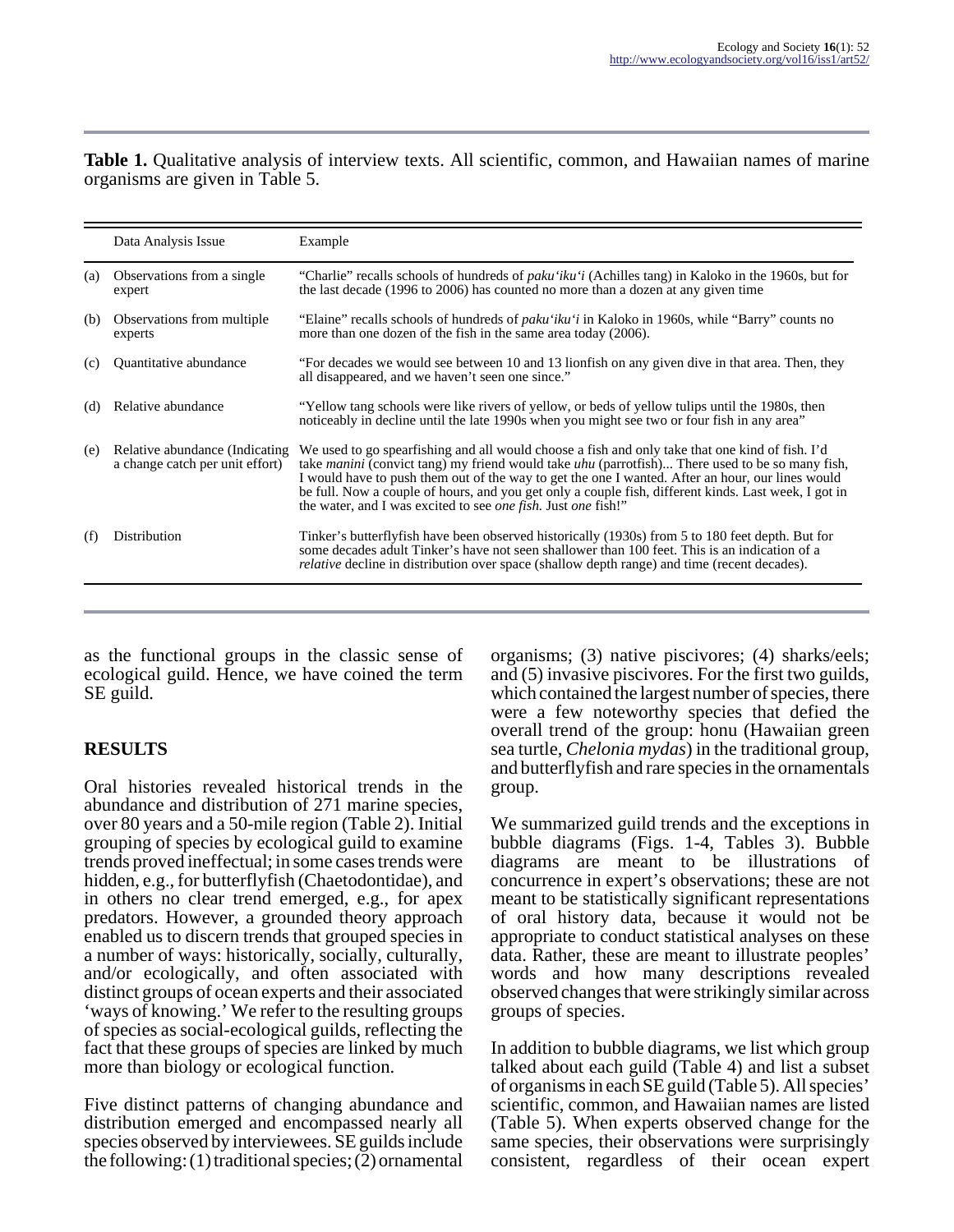| Total species examined | 271              |
|------------------------|------------------|
| No. species/expert     | Range, 13 to 147 |
| No. of experts         | 41               |
| No. of interviews      | 61               |

**Table 2**. Summary of interview data and species trends.

knowledge group (Table 2, Fig. 1). Observations of change over time in most species were triangulated by multiple experts and sometimes across diverse expert groups. Even though there was little disagreement about biophysical trends, experts did not always talk about the same species, even within a single guild (Table 3), and experts' perceptions of what caused such changes were much less consistent.

# **Traditional species social-ecological guild**

Traditional species are characterized by decreases in abundance and distribution over time, with reductions accelerating from the 1960s to today. The traditional species guild is shown from the 1920s to 2006, and in detail from 1960 to 2006 (Fig. 1a,b). This guild contains a broad class of organisms from intertidal, coral reef, meso-pelagic and pelagic systems. It also includes a suite of organisms more taxonomically and functionally diverse than in other guilds, i.e., invertebrates, algae, crustaceans, and highly migratory species.

We refer to this guild as traditional because experts commonly refer to these species by their Hawaiian or local names, rather than their English or scientific ones, and many are recognized as significant Native Hawaiian cultural resources in texts of historic fishing and ocean use (e.g., Kahaulelio et al. 2006). In addition, Native Hawaiian ocean experts spent proportionally more time talking about these organisms than any other guild and proportionally more time focusing on this guild than any other expertise group, though most all experts talked about traditional organisms. Although these organisms may be used for subsistence and

commercial purposes today, their traditional roles in Native Hawaiian culture are reflected in this label. Ocean experts described change in these species in a variety of ways, and spent varied lengths of time on each. Many conceptualized changes as associated with particular events or use practices: Respondent A: "For my daughter's wedding [30 years ago], we collect 15 gallons of opihi" (Hawaiian limpet, *Cellana sandwicensis*). [Several women had walked along the shoreline, no more than 2 miles down-coast from their village to collect opihi]; Respondent B: "Now lucky if get one gallon!" (*07C.04*)

Others related change to specific places: "In the 1970s... in one 15 minute swim across maybe 150 yards, I counted 35-40 pairs of paku'iku'i at the Old Airport, or about 80 fish." [*05.05C.06*]

Whereas the stories around subsistence species were diverse and far-ranging, two staple foodstuffs and culturally important species for Native Hawaiians that have shown localized depletions, akule (bigeye scad, *Selar crumenophthalmus*) and 'opelu, exemplified how ocean experts described historic trends in traditional fishes. Many experts observed that the seasonal schools of akule disappeared in the 1990s. This species is locally absent in most but not all of Kona's bays, "Now only place get [akule] is Napo'opo'o [village]" (*06B.04*). In addition, Hawaiian fishermen expressed surprise about very recent declines in 'opelu, a Native Hawaiian staple food fish since ancient times and "number one bait" for fishing (*07A.04; 08.31B.06*), which has long been considered an inexhaustible resource. At the start of this research project (2004), an elder (kupuna) and renowned fisherman described 'opelu as "an impenetrable resource. We fish 'opelu for thousands of years, and they always come by the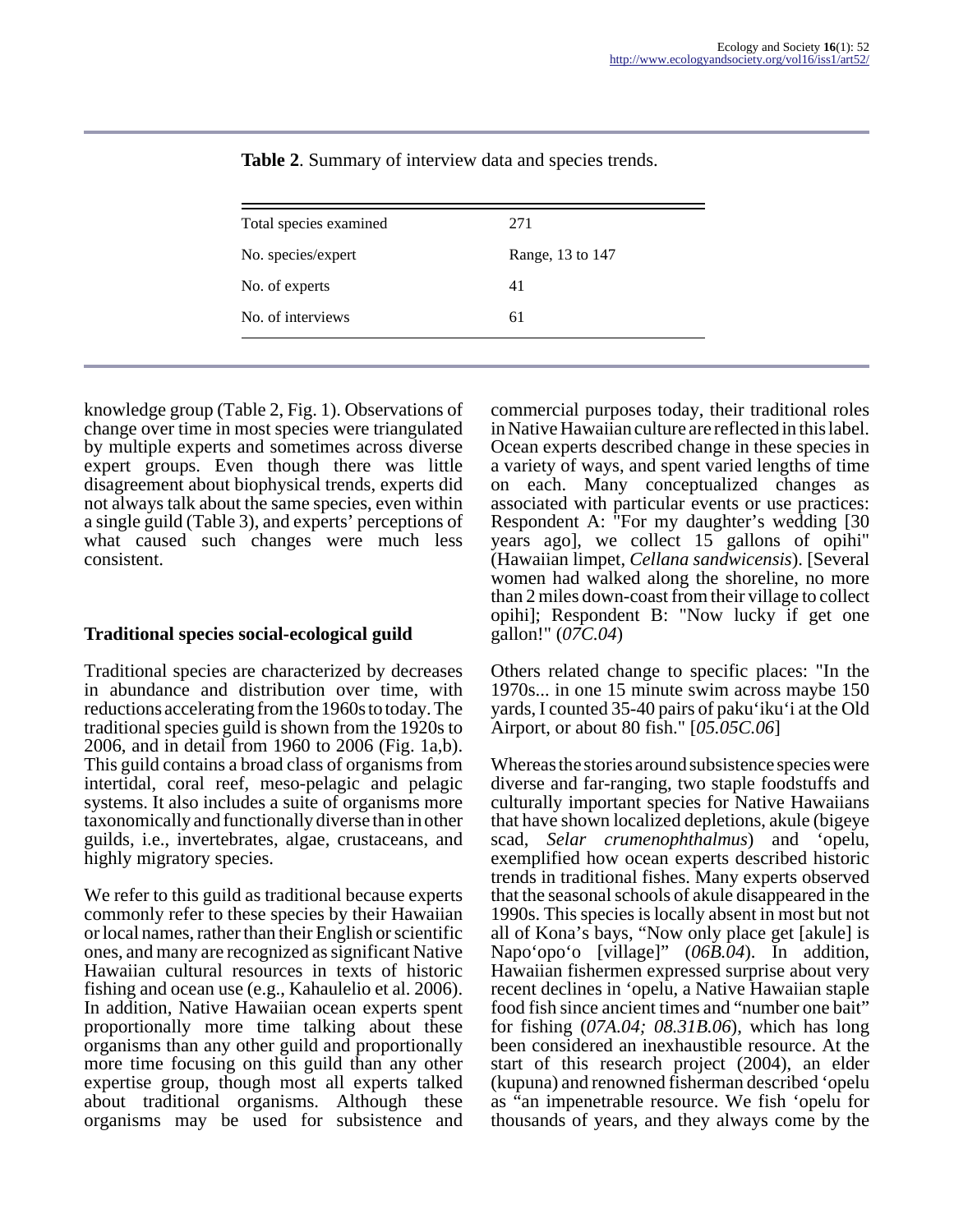**Fig. 1.** Abundance and distribution of traditional species social-ecological guild. The abundance scale on the y-axis of the bubble diagram refers to real numbers, i.e., 1 is an observation of single fishes, 10 is of 10 or 10's of fishes, 100 is of 100 or 100's of fishes, and so on. Relative changes to distribution are represented by different sized bubbles. Thus, a constant size of bubble indicates no evidence of change in distribution (sites inhabited, or range within the habitat) from one year to the next, whereas expanded or contracted bubbles illustrate changes in distribution. This system of representation is used in all subsequent bubble diagrams.



ton. We maybe fish 1-percent, 2-percent 'opelu any year" (*07A.04*). According to multigenerational fishermen (*08.31B.06*), numbers of 'opelu seem to fluctuate on a 7 to 10 year cycle, over which time there may be high and low periods that seem to coincide with good and bad years for mango crops. However, by 2006 'opelu had been "marginal" for several years (*8.31B.06*), a less productive fishery than any time in the past six generations of a renowned fishing family. Many of Kona's few remaining, full-time, small-boat fishermen, who target 'opelu and supplement with tuna and diversified methods, were forced to find 'land jobs' because of the unusual and prolonged dearth of this important fish (*8.30.06*).

Several organisms might fall into either the traditional or ornamental SE guilds based on their use and the ocean experts that most talk about them, but because they follow the trend in traditional fishes and of their value to local people as food, they are classified in the traditional guild. These include some of the most common interview topics: paku 'iku'i (Achilles tang, *Acanthurus Achilles*), uhu (parrotfish, *Scarus* spp), and manini (convict tang, *Acanthurus triostegus*).

# *The honu exception*

In contrast to the other animals in the traditional guild, and indeed to most other organisms discussed, honu (Hawaiian green turtle) has increased in numbers over the past three decades, following its listing on the Endangered Species Act and subsequent protection efforts. In addition to their increased numbers, ocean experts also discussed honu's changed behavior, observing them to be much less wary around humans than they were in the past. Although all ocean expert groups discussed honu, we included it in this guild because of its traditional importance to Native Hawaiian people.

# **Ornamental organisms social-ecological guild**

The ornamental organisms SE guild enveloped a wide suite of generally colorful, abundant, or gregarious reef fishes including wrasses (Labridae), angelfish (Pomacanthidae), surgeonfish and tang (Acanthuridae), butterflyfish, gobies (Gobiidae), boxfish (Ostraciidae), as well as invertebrates. Referred to in everyday terms in Kona as 'ornamentals' or 'collected species', they also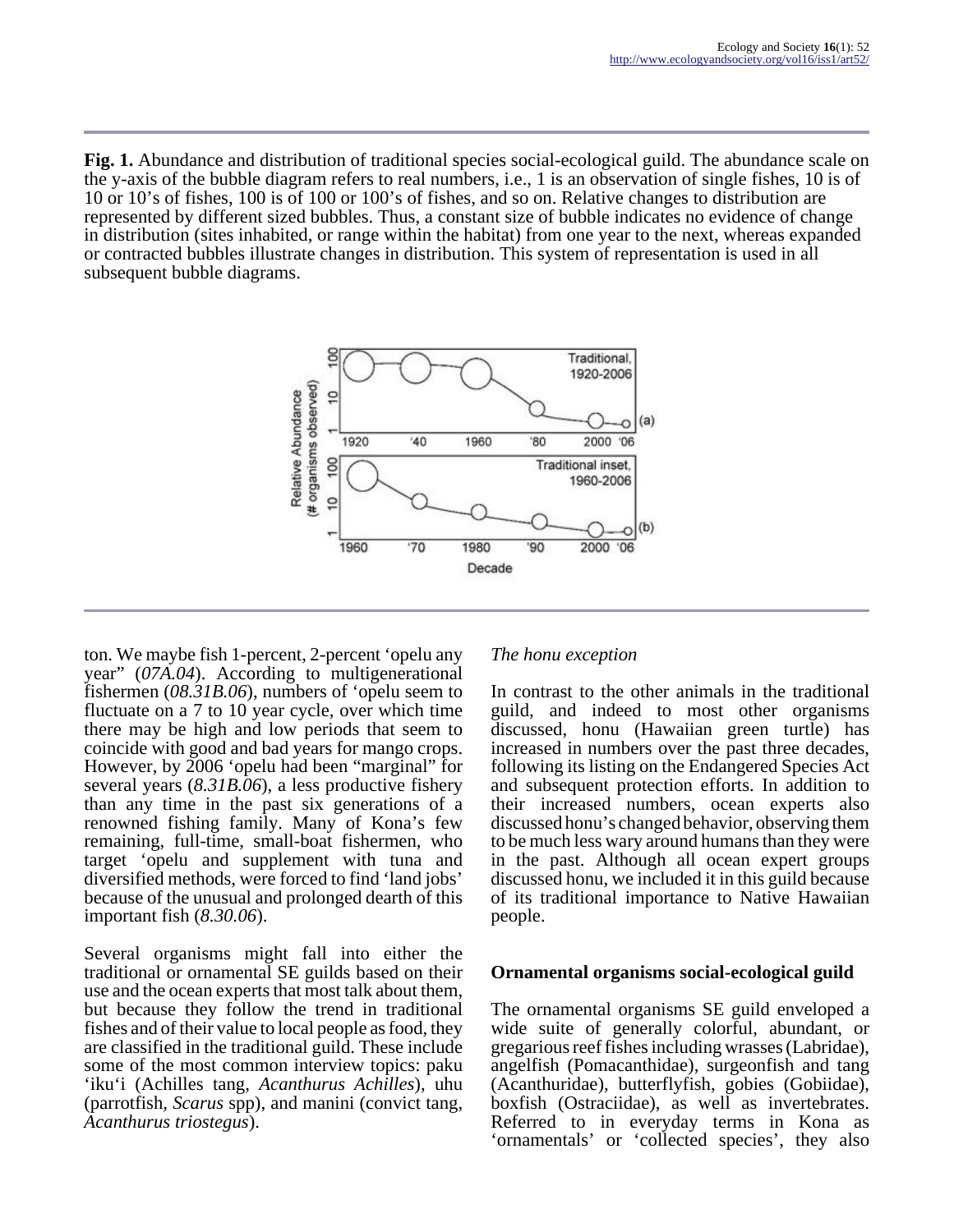**Fig. 2.** With consistent distribution, honu (Hawaiian green turtle, *Chelonia mydas*) have experienced increases in abundance since protections three decades ago. This represents an exception to the subsistence social-ecological guild and ornamental social-ecological guild.



included the cryptic, rare species significant to the dive industry and the tropical aquarium collection trade. Ornamentals were characterized by a reverse J-shaped curve, in which the abundance of adult organisms decreased dramatically and consistently between 1970 and 2000, but experienced a "blip up" (*12.04.06*) in the past 5 years (Fig. 3a). Ocean experts did not report changes in the guild's spatial distribution over time.

Yellow tang (*Zebrasoma flavescens,* lau'ipala) exemplified the ornamentals' characteristic reverse J-shaped curve. Prior to the 1960s, yellow tang were so abundant, they constituted a "band of gold around the coastline," visible from airplanes (*07.05.06*), the shore (*07.3.04*; *05.07*), and through the 1970s in the crests of waves (*06.14.06*). In-water, yellow tang abundance through 1980 looked like "rivers, literally rivers, of yellow tang" in some areas and "large streams" in other areas. Monotypic schools of adults grazed on reefs, and recruitment areas looked like "beds of yellow tulips" (*05.22.06*). Coincident with observations of decline in a host of other ornamental species, by the mid-1980s divers and Hawaiian experts recall realizing that there appeared to be fewer yellow tang on the reefs. Resource depletions grew more and more apparent to these people, until "on one dive I counted three yellow fish. Not three yellow tang. Three yellow fish, total!" (*07.05B.06*). Today, however, increases in yellow tang are apparent. In most sites, experts noticed small aggregations of yellow tang again, rather than scattered individuals.

Some fishes in the ornamental guild exhibited distinctly different trends to the reverse J-shaped curve. These special cases, rare species (Fig. 3c) and butterflyfishes (Fig. 3b), experienced either an exaggerated rebound or a muted-to-negligible rebound, respectively, in abundance and distribution since 2000.

# *The rare species and butterflyfishes exceptions*

By the early 1970s, rare species' populations were so depleted, even absent, on O'ahu's reefs that Waikiki Aquarium employees came to Kona to collect specimens for exhibits:

*In 1975-77 when I worked at the Waikiki Aquarium. We came here* [to Kona] *to collect species that we could no longer find on O'ahu. I... remember reticulated butterflyfish* [Chaetodon reticulates], C. tinkeri's, Desmo holocanthus *the banded angelfish all here. And lionfish* [Dendrochirus barberi]*! You could see them anytime, anywhere you wanted to here! Oh, I remember longnosed hawks* [Oxycirrhites typus] *in nice long black bushy coral trees! Not only were these species present, they inhabited shallow areas of the reefs. The sphex* [Hawaiian lionfish] *and longnosed hawk and* Desmo holocanthus *and* tinkeri *were in much shallower areas of the reefs. I mean, today, tinkers can be seen deep, at 300 feet and probably deeper than that; but in those days, we saw them regularly in 70 feet of water instead of having to go to 140 feet or more. And I haven't even seen a lionfish in 7 or 8 years.* [*4.14.06*]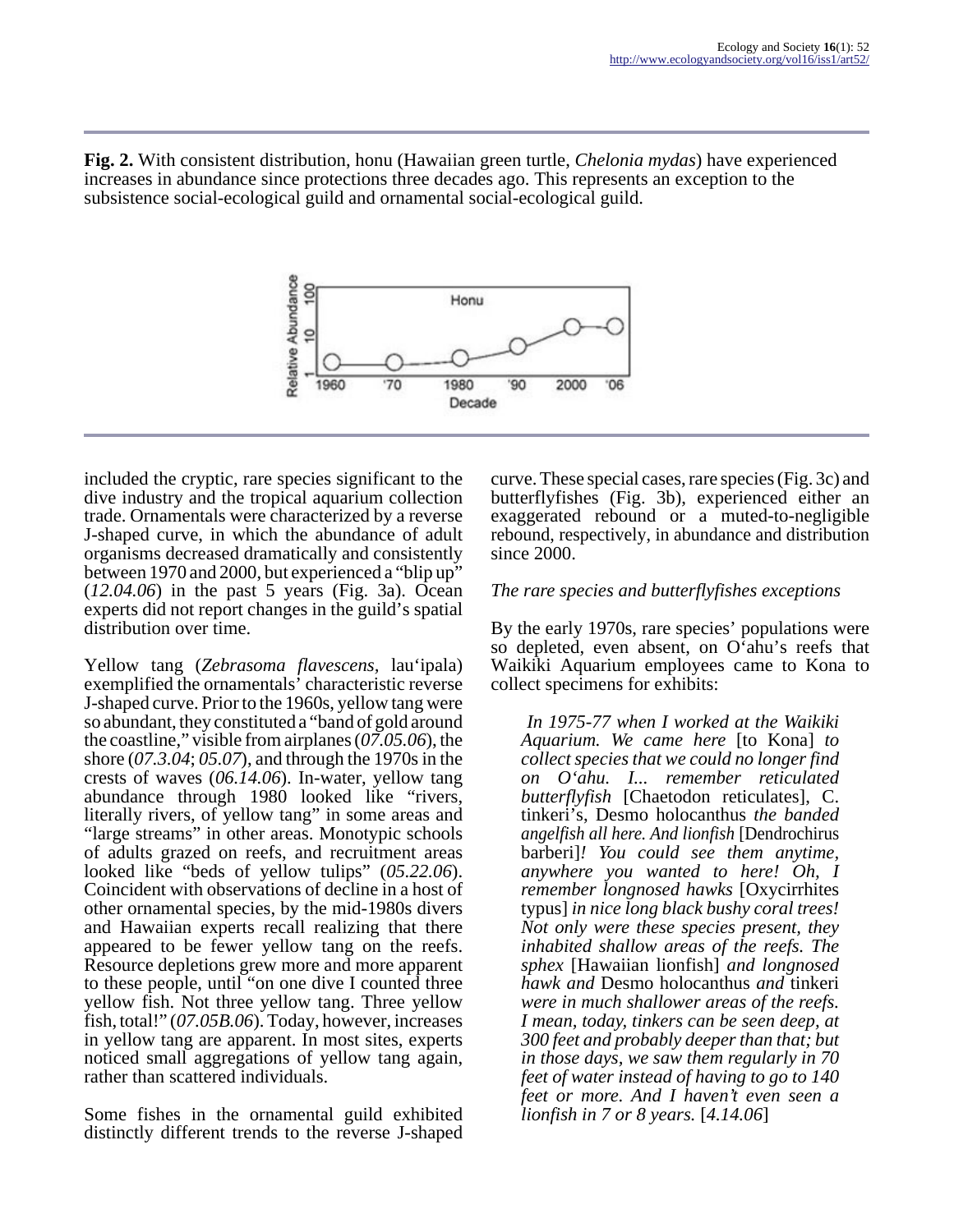**Fig. 3.** Relative abundance and distribution of the Ornamental organisms' social-ecological guild, including the general class (a), and the special cases of butterflyfishes, Chaetodontidae (b) and rare species (c).



Although the rare species showed muted to negligible rebounds compared to other ornamentals, the butterflyfishes have shown accentuated rebounds. Today, Kona's coral reefs are again populated by "spectacular displays" of butterflyfishes (*5.22.06*), including some 17 species of the Family Chaetodontidae that were detailed by ocean experts. Teardrop butterflies inhabiting Kealakekua Bay exemplified observations of historic change to the butterflyfish:

*In the 1970s on any given day, divers might see 20-30 teardrop butterflyfish on any given dive. About five or six years ago* [1999 to 2000]*, I saw one and got excited. Then I thought, 'What's the big deal? I used to see these all the time!' Things have recently gotten better. Generally, that is the case with all the butterflies. So, for example, teardrops* [teardrop butterflyfish] *had virtually disappeared from so many dive sites, and are finally increasing in Kealakekua Bay. Today* [2006]*, I might see 6 to 8 in any given dive, which I believe means there are a couple of dozen, in total.* [*07.05A.06]*

Ornamental organisms thus showed three distinct reverse J-shaped curves: the muted curve of rare species, the moderate of most ornamentals, and the accentuated rebounds of butterflyfishes.

# **Native piscivores social-ecological guild**

The native piscivores guild (Fig. 4a, shown with other predator groups) included such culturally important species as ulua (Jack, *Carangoides* spp. & *Caranx* spp.) and kahala (Amberjack, *Serioli dumerili*). Exhibiting a reverse J-shaped curve pattern slightly distinct from the ornamental guild, the native piscivores appeared to have been in a period of decline in abundance and distribution on coral reefs for several decades, with a rise in the past few years.

On Kona's coral reefs, divers recalled observing these predators associated with schools of akule "so big they look like oil spots. There would be huge ulua and kahala keeping akule herded. They were always there, but you don't see ulua or kahala anymore either. I remember 6-foot barracudas, 5 foot uluas." However, "we [divers] never see them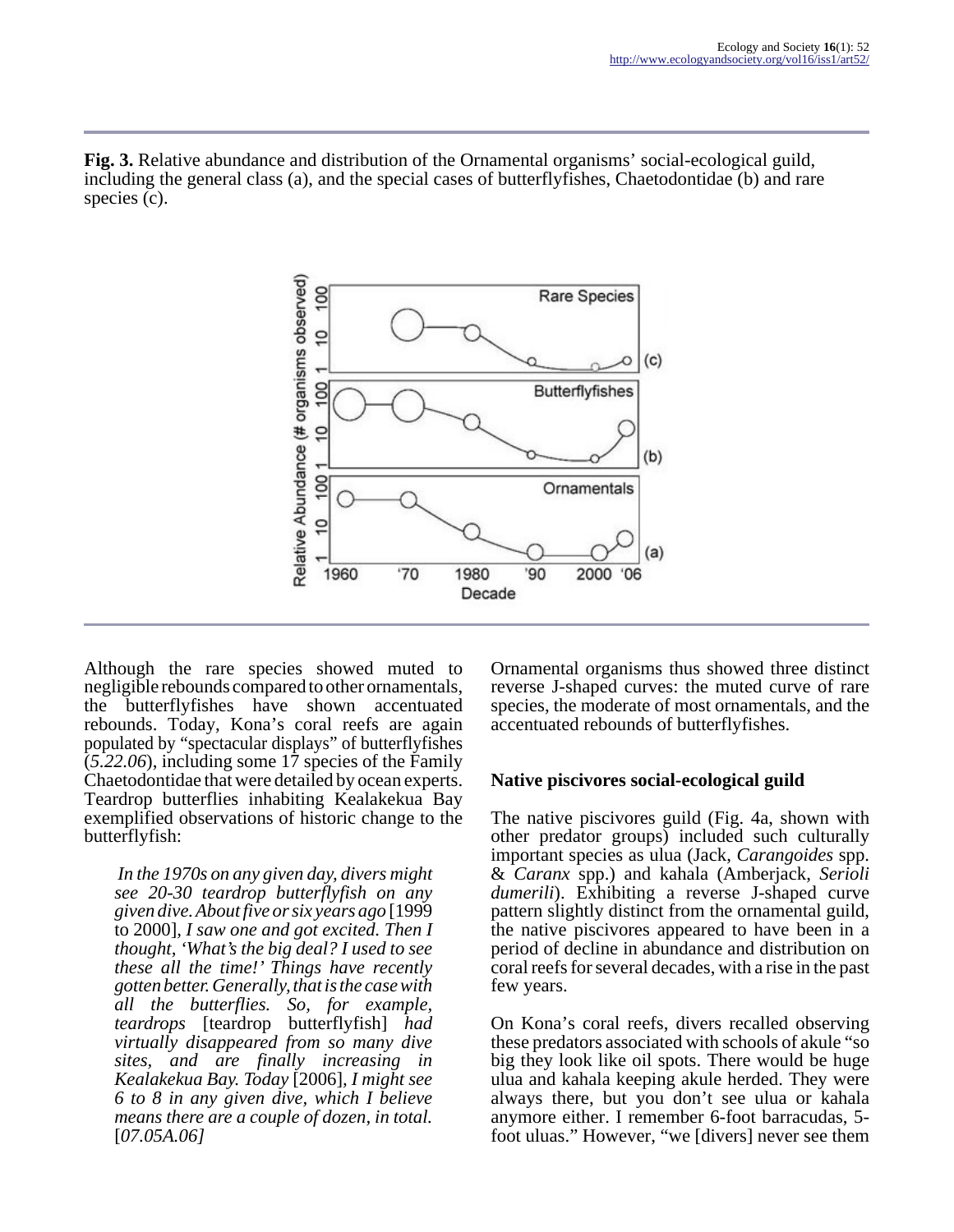**Fig. 4.** Various patterns were seen across predators on the coral reefs. Four social-ecological guilds are represented on this diagram, including: (a) the "Invasives", roi (Peacock grouper, *Cephalopholis argus*) and ta'ape (Bluestripe snapper, *Lutjanus kasmira*), (b) Tiger Sharks (*Galeocerdo cuvier*), (c) Eels (Anguilliformes)/Reef Sharks (*Triaenodon obesus*), and (d) Ulua (Jack, *Carangoides* spp. & *Caranx* spp.)/Native Piscivores.



[ulua and kahala] anymore now that the akule are gone" (*05.05A.06*), an expert reported, making reference to the local loss of most akule (*05.05A.06, 07.13.06, 07.16.06*). In the 1970s and 1980s, experts reported that ulua, kahala, and amberjacks would rove up and down the coast's reefs, hunting "in packs dominated by adults who are usually accompanied by a few juveniles." Packs of 10 were not unusual, and "one time I counted fifty [ulua]" (*05.17.06*). In subsequent years, the native piscivore species were seen infrequently compared to the decades prior, until the last one to three years when sightings seemed to have rebounded slightly. Rebounds appeared to be slower than those of ornamental organisms.

#### **Shark/eel social-ecological guild**

Discussions of change in shark (Selachimorpha) populations revealed a single pattern: no detection in change in incidence or habitat use over many decades until a very recent and noticeable increase in tiger sharks (*Galeocerdo cuvier*) nearshore and proximate to the harbor (Fig. 4b):

*There's been a major increase of tiger sharks [Galeocerdo cuvier], especially off of Kaloko in the last year. One of them is around so much, we've been calling it LaVerne. It's a 15-16 footer, and sometimes it'll bask on the surface with the dolphins. It's inside the harbor and out there almost every day. Extremely nonaggressive, but*

*once it came into someone's face. One of our dive instructors saw the shark swimming with a turtle in its mouth.* [*05.05A.06*]

No other sharks mentioned, i.e., white-tipped reef sharks (*Triaenodon obesus*) and hammerheads (Sphyrnidae), seem to have changed in abundance (Fig. 4c) beyond the typical seasonal aggregations. Nor have abundances of noncollectible eels (Anguilliformes) changed. However, there was a great deal of talk about sharks by ocean experts, and much of it involved ancient cultural significance rather than change in abundance or distribution. Sharks, or manô, featured in legends, were often described as 'aumakua, or protector spirits, ancestral spirits, and are held in deep reverence for various reasons by diverse experts.

# **Invasive piscivores social-ecological guild**

According to fishermen and divers, roi (Peacock grouper, *Cephalopholis argus*) and ta'ape (Bluestripe snapper, *Lutjanus kasmira*) have proliferated both in numbers and extent on the Kona Coast since their introduction (Fig. 4d), particularly the roi since a ciguatera outbreak in North Kona placed restrictions on fishing (*06.04*). A long-time dive shop operator and one-time commercial aquarium fish collector noted the roi populations' change over time:

*The roi, there are so many more now than in the early 1980s. I would get my dive*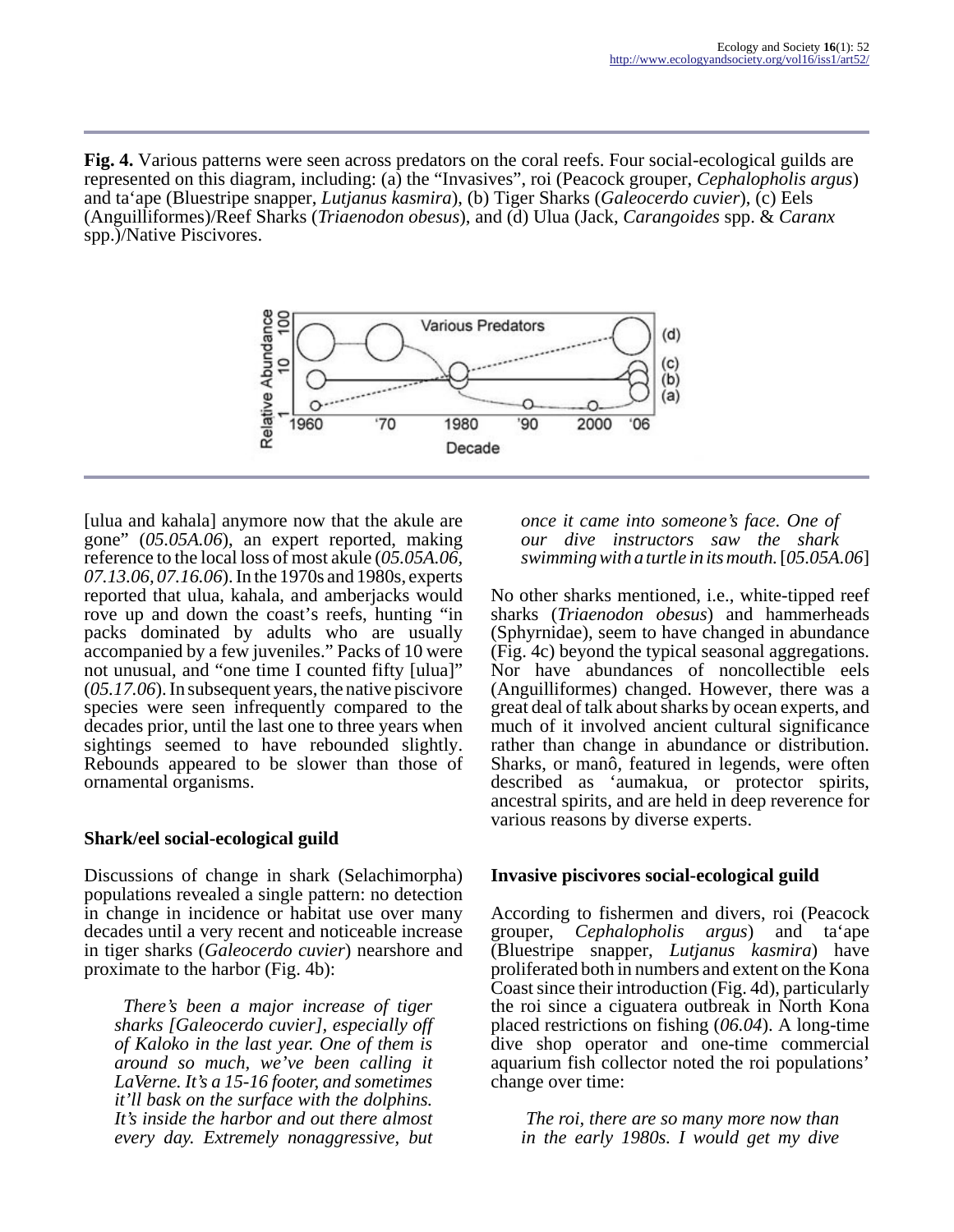| Social-Ecological<br>Guilds   | Expertise groups that discuss each social-ecological guild                                                                                                                                                                                                                                                                                              |
|-------------------------------|---------------------------------------------------------------------------------------------------------------------------------------------------------------------------------------------------------------------------------------------------------------------------------------------------------------------------------------------------------|
| Subsistence                   | Only Native Hawaiian experts provide historic observations from 1920 to 1970, and from 1970 to<br>2006 a diverse admixture of experts discussed subsistence organisms. Native Hawaiian people<br>spend proportionally more time discussing subsistence than any other expertise group, and also<br>proportionally less time talking about other guilds. |
| Ornamental (general)          | Topics of importance to all expertise groups, but feature more prominently in dive shop<br>operators, conservationists, and scientists interviews.                                                                                                                                                                                                      |
| Ornamental<br>(butterflyfish) | Native Hawaiian experts tend not to focus on butterflyfish at all, while conservationists<br>focus almost exclusively on butterflyfishes. Minor role in interviews of scientists and<br>aquarium collectors.                                                                                                                                            |
| Ornamental (rare<br>species)  | Topics of importance among dive shop operators, conservationists, aquarium collectors, and<br>scientists interviews, whereas rarely mentioned by Native Hawaiian experts.                                                                                                                                                                               |
| <b>Native Piscivores</b>      | Observations principally stem from Native Hawaiian people and dive shop operators,<br>whereas scientists defer to local experts because "sightings of jacks [in scientific data<br>collection processes] are rare" (5.18.06).                                                                                                                           |
| Shark/Eel                     | Both eels and reef sharks are discussed by dive shop operators and Native Hawaiian<br>people, principally.                                                                                                                                                                                                                                              |
| <b>Invasive Piscivores</b>    | All expertise groups talk about invasive piscivores with relatively equal frequency                                                                                                                                                                                                                                                                     |

**Table 3.** Summary of expertise group affiliation with social-ecological guilds. All scientific, common, and Hawaiian names of marine organisms are given in Table 5.

*people* [passengers on his dive boats] *to all crowd around and wait 3 or 4 minutes for a roi to pop his head up. Now, we see 50 to 75* [roi] *on a dive. They're not shallower than 30 feet, and I rarely dive deeper than 70 feet anymore with guests, so I can't speak to them being elsewhere. But everywhere I go, the roi populations have really grown. I see all sorts of behaviors today that you wouldn't see before because the roi weren't concentrated enough to do these things. I've seen males standing off, dominant males pushing others around. Periodically, I'll watch a roi eat a longnose butterflyfish, and a couple of times I saw a roi with a juvenile lobster sticking out of its mouth.* [*05.05C.06*]

A diver reported, "huge schools [of ta'ape] at 130 feet, and lots at depths greater than 100 feet in Kailua Bay" (*05.05A.06*). Another respondent, a successful commercial fisherman who supported a family of eight by spearfishing on the Kona Coast, collected on average over 400 lbs/day of roi (*07.05B.06*). This

species appeared to be found in shallower waters than ta'ape, which has been seen to blanket waters around 130 feet.

# **Perceptions of historic change**

Despite surprising consistency in experts' observations of change, their perceptions, i.e., what they believe caused such change, varied far more widely. This was the subject of our work published elsewhere (J. M. Shackeroff, L. M. Campbell, and L. B. Crowder, *unpublished manuscript*), but a brief discussion is warranted given the importance of this variation for understanding peoples' responses to change and to management interventions designed to address such change. One of the more illustrative examples from this research is related to the decline in ornamental species. All expertise groups agreed on the trend in ornamental species described above, and most acknowledged that tropical aquarium fish collection effected dramatic declines, along with secondary influences by invasive fish predation and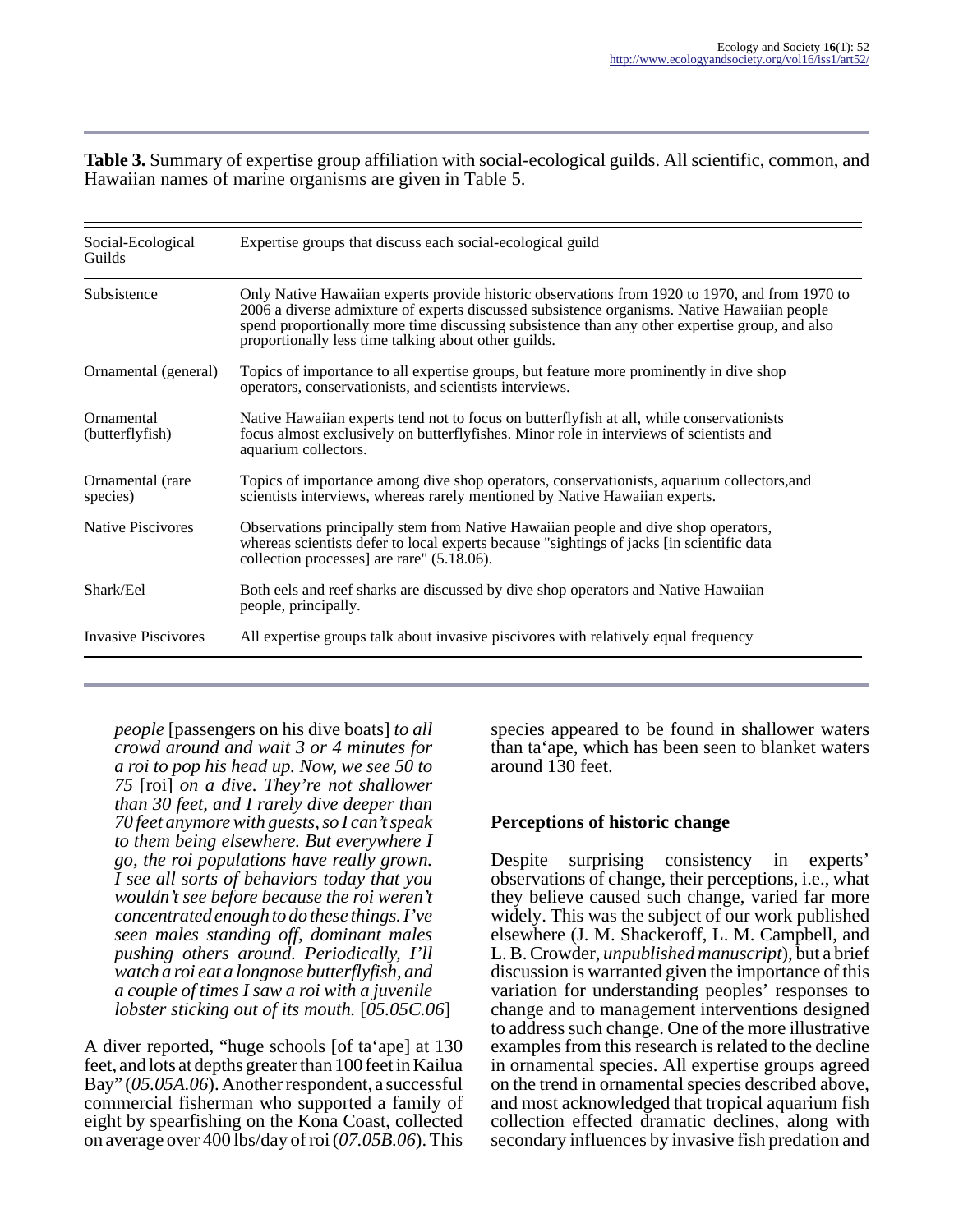|               | Social-Ecological Guild                          | Trend in abundance and distribution                                                                                                                                                                                |  |
|---------------|--------------------------------------------------|--------------------------------------------------------------------------------------------------------------------------------------------------------------------------------------------------------------------|--|
|               | Traditional                                      |                                                                                                                                                                                                                    |  |
| 1.            | Traditional                                      | Decrease in abundance and distribution over time, accelerating in 1960s                                                                                                                                            |  |
|               | Ornamentals                                      |                                                                                                                                                                                                                    |  |
|               | 2.a Ornamental Organisms<br>(general)            | Dramatic, constant decrease in abundance, 1970 to 2000, no narrowing of<br>distribution. Moderate but constant increase in abundance since 2000                                                                    |  |
| 2.b           | <b>Ornamental Organisms</b><br>(Butterflyfishes) | Dramatic, constant decrease in abundance, 1970 to 2000, stability in distribution.<br>Signs of dramatic increase in abundance since 2000                                                                           |  |
| 2.c           | <b>Ornamental Organisms</b><br>(Rare species)    | Dramatic decrease in abundance, over days-to-week time periods, localized<br>disappearances, 1970 to 1980s. Minimal sightings 1990s to 2000, some signs of<br>reappearance and/or expanding populations since 2000 |  |
|               | Predators                                        |                                                                                                                                                                                                                    |  |
| $\mathcal{E}$ | Native Piscivores                                | Dramatic, constant decrease in abundance, 1970 to 2000, narrowing of distribution.<br>Slight signs of increase in abundance since 2000                                                                             |  |
| 4.            | Sharks/Eels                                      | No consistent change in abundance or distribution across space or time                                                                                                                                             |  |
| 5.            | <b>Invasive Piscivores</b>                       | Proliferation in space and time                                                                                                                                                                                    |  |

**Table 4.** Patterns observed across suites of organisms, or social-ecological guilds. All scientific, common, and Hawaiian names of marine organisms are given in Table 5.

other forms of fishing. Most expertise groups considered the dramatic rebounds in ornamentals since 2000 to be a result of the network of marine protected areas (MPAs) put in place to limit aquarium fish collection, along with "the process" of community-based management surrounding these reserves.

Aquarium collectors, however, suggested that natural recruitment cycles complicated this story, in that a natural nadir in recruitment coincided with the most vociferous activism against collection; a recruitment nexus occurred shortly after the MPAs went into effect. Aquarium collectors' perception that collection is not as bad, and MPAs are not as good, as public discourse suggests was supported partly by scientific experts who stated, "Biologically, rebounds [in ornamentals] occurred too early to be attributable to MPAs, but the continued successes are [attributable to MPAs]" (*12.4.06*). People's perceptions about how and why change occurred, particularly those of ocean experts who play central roles in the marine SES, matter critically to marine management. We explore this issue in depth in the discussion.

With regards to paku'iku'i, the Hawaiian subsistence fish and one of the most collected aquarium species, Native Hawaiian experts explained the fish's nonresponse to management interventions like MPAs as showing "scientists no know what we eat" (*05.31.06*). Although several scientists expressed concern about this fish and its importance to Native Hawaiian people by saying: "paku'iku'i are having a tough time of it... not a quick management fix" (*12.4.06*), most ocean experts generally saw the MPAs as working. That traditional species have not seen increases similar to ornamental organisms, however, has left some Native Hawaiian ocean experts feeling their interests are of little importance to or are being marginalized by science and management. This case illustrated significantly how perceptions surrounding change, in this case change associated with a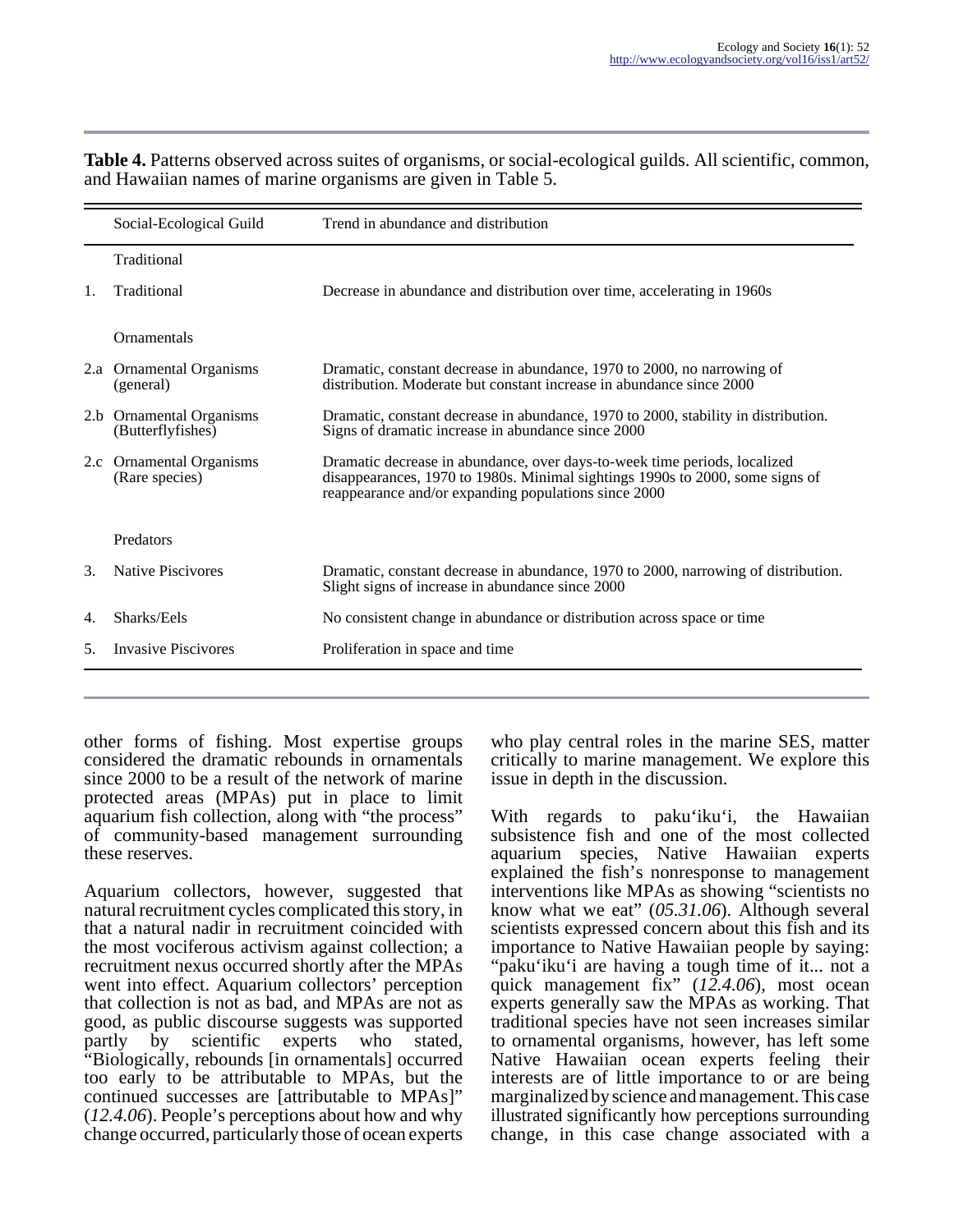**Table 5.** Examples of species in social-ecological guilds. Organisms are alphabetized by the name most commonly used (Hawaiian, common, or scientific). If the Hawaiian name was not used, it is not included in this list.

| Hawaiian or Local                                                                                                                    | Common                                                                                                                                                                                                                                                                                                 | Scientific                                                                                                                                                                                                                                                                                                                                                               |
|--------------------------------------------------------------------------------------------------------------------------------------|--------------------------------------------------------------------------------------------------------------------------------------------------------------------------------------------------------------------------------------------------------------------------------------------------------|--------------------------------------------------------------------------------------------------------------------------------------------------------------------------------------------------------------------------------------------------------------------------------------------------------------------------------------------------------------------------|
| <b>TRADITIONAL ORGANISMS</b>                                                                                                         |                                                                                                                                                                                                                                                                                                        |                                                                                                                                                                                                                                                                                                                                                                          |
| A'ama<br>Ahi<br>Aku<br>Akule<br>Honu<br>Kala<br>Maiko<br>Manini<br>Ohua<br>'Opelu<br>Opihi<br>Paku'iku'i<br>Tako<br>Uhu<br>Umaumalei | Rock crab<br>Yellowfin tuna<br>Bluefin tuna<br>Bigeye scad<br>Hawaiian green sea turtle<br>Bluespine surgeonfish<br>Lobster<br>Bluelined surgeonfish<br>Convict tang (adult)<br>Convict tang (recruit)<br>Mackerel scad<br>Limpet<br>Achilles tang<br>Octopus<br>Parrotfish<br>Orangespine unicornfish | Grapsus tenuicrustatus<br>Thunnus albacores<br>Thunnus thynnus<br>Selar crumenophthalmus<br>Chelonia mydas<br>Naso unicornus<br>Scyllarides squammosus, e.g<br>Acanthurus nigroris<br>Acanthurus triostegus<br>Acanthurus triostegus<br>Decapterus macerellus<br>Cellana sandwicensis, e.g.<br><b>Acanthurus Achilles</b><br>Octopus sp.<br>Scarus sp.<br>Naso lituratus |
|                                                                                                                                      |                                                                                                                                                                                                                                                                                                        |                                                                                                                                                                                                                                                                                                                                                                          |
| ORNAMENTAL ORGANISMS<br>Ornamental organisms (general)                                                                               |                                                                                                                                                                                                                                                                                                        |                                                                                                                                                                                                                                                                                                                                                                          |
| Lau'ipala<br>Kole                                                                                                                    | Bandit angelfish<br>Chevron tang<br>Flame angelfish<br>Yellow tang<br>Goldring surgeonfish<br>Orangespot surgeonfish<br>Pearl wrasse<br>Ringtail surgeonfish<br>Psychadellic wrasse<br>Razor wrasse<br>Redstripe/Baldwin's pipefish<br>Yellowtail coris                                                | Desmoholacanthus arcuatus<br>Ctenochaetus Hawaiiensis<br>Centropyge loriculus<br>Zebrasoma flavescens<br>Ctenochaetus strigosus<br>Acanthurus olivaceus<br>Anampses cuvier<br>Acanthurus blochii<br>Anampses chrysocephalus<br>Xyrichtys pavo<br>Dunckerocampus baldwini<br>Coris gaimard                                                                                |
| Ornamentals (Rare species)                                                                                                           |                                                                                                                                                                                                                                                                                                        |                                                                                                                                                                                                                                                                                                                                                                          |
|                                                                                                                                      | Decoy scorpionfish<br>Dragon moray eel<br>Hawaiian lionfish<br>Leaffish<br>Potter's Angelfish<br>Reticulated cowrie<br>Tiger cowrie<br>Tinker's butterflyfish                                                                                                                                          | Scorpaenidae sp.<br>Enchelycore pardalis<br>Dendrochirus barberi<br>Taenianotus tricanthus<br>Centropyge potteri<br>Cyparea maculifera<br>Cypraea tigris<br>Chaetodon tinkeri                                                                                                                                                                                            |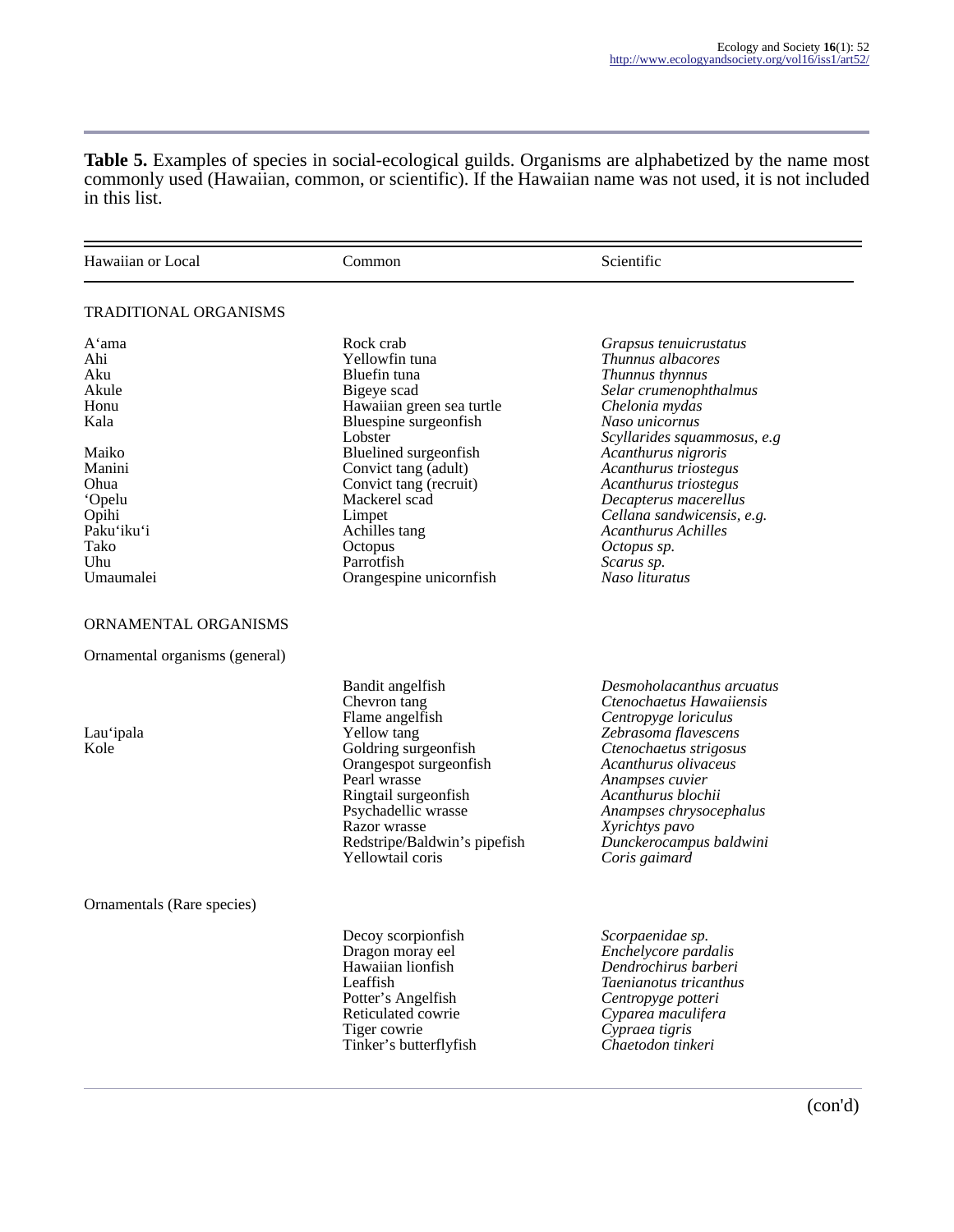#### Ornamentals (Butterflyfishes)

|                                              | Bluestripe butterflyfish<br>Blacklip butterflyfish<br>Fourspot butterflyfish<br>Lined butterflyfish<br>Longnose butterflyfish<br>Milletseed butterflyfish<br>Ornate butterflyfish<br>Oval butterflyfish<br>Pyramid butterflyfish<br>Racoon butterfly<br>Reticulated butterflyfish<br>Saddleback butterflyfish<br>Teardrop butterflyfish<br>Threadfin butterflyfish | Chaetodon fremblii<br>Chaetodon kleinii<br>Chaetodon quadrimaculatus<br>Chaetodon lineolatus<br>Forcipiger longerostris<br>Chaetodon militaris<br>Chaetodon ornatissimus<br>Chaetodon lunulatus<br>Hemitaurichthys polylepis<br>Chaetodon lunula<br>Chaetodon reticulates<br>Chaetodon ephippium<br>Chaetodon unimaculatus<br>Chaetodon auriga |
|----------------------------------------------|--------------------------------------------------------------------------------------------------------------------------------------------------------------------------------------------------------------------------------------------------------------------------------------------------------------------------------------------------------------------|------------------------------------------------------------------------------------------------------------------------------------------------------------------------------------------------------------------------------------------------------------------------------------------------------------------------------------------------|
| <b>PREDATORS</b>                             |                                                                                                                                                                                                                                                                                                                                                                    |                                                                                                                                                                                                                                                                                                                                                |
| Invasive piscivores                          |                                                                                                                                                                                                                                                                                                                                                                    |                                                                                                                                                                                                                                                                                                                                                |
| Roi<br>Ta'ape                                | Peacock grouper<br>Bluestripe snapper                                                                                                                                                                                                                                                                                                                              | Cephalopholis argus<br>Lutjanus kasmira                                                                                                                                                                                                                                                                                                        |
| Sharks & eels                                |                                                                                                                                                                                                                                                                                                                                                                    |                                                                                                                                                                                                                                                                                                                                                |
| Manô<br>Manô<br>Puhi<br>Puhi<br>Weke<br>Weke | Tiger shark<br>White tipped reef shark<br>Yellow margin moray<br>White mouth moray<br>Yellowfin goatfish<br>Yellowstripe goatfish                                                                                                                                                                                                                                  | Galeocerdo cuvier<br>Triaenodon obesus<br>Gymnothorax flavimarginatus<br>Gymnothorax meleagris<br>Mulloidichthys vanicolensis<br>Mulloidichthys flavolineatus                                                                                                                                                                                  |
| Native piscivores                            |                                                                                                                                                                                                                                                                                                                                                                    |                                                                                                                                                                                                                                                                                                                                                |
| Kahala<br>Moano<br>`Omilu<br>Ulua            | Amberjack<br>Multibar goatfish<br>Bluefin trevally<br>Jack                                                                                                                                                                                                                                                                                                         | Serioli dumerili<br>Parupeneus multifasciatus<br>Gymnothorax meleagris<br>Carangoides sp. & Caranx sp.                                                                                                                                                                                                                                         |

management intervention, can influence a group of people's perspectives of, and thus the social success of, management overall.

#### **DISCUSSION: HISTORICAL ECOLOGY REVISITED**

This paper presents trends in 271 species grouped into five guilds, over 80 years and a 50-mile region of West Hawai'i, to describe an historical ecology of an ecosystem. In most cases, coral reef organisms experienced decades of decline followed by some recent recovery. Declines appeared to be on the

magnitude of 10x-100x, according to experts' observations. These levels of decline were consistent with historical ecology findings reported elsewhere (Jackson et al. 2001, Rosenberg et al. 2005).

Traditional organisms were the notable exceptions on the Kona Coast, where most species have declined, but show no signs of recovery. This was particularly problematic for one expertise group, Native Hawaiian people, especially given the diverse array of organisms constituting this SE guild. Predators evidenced a wide range of trends over time, including three distinct trends among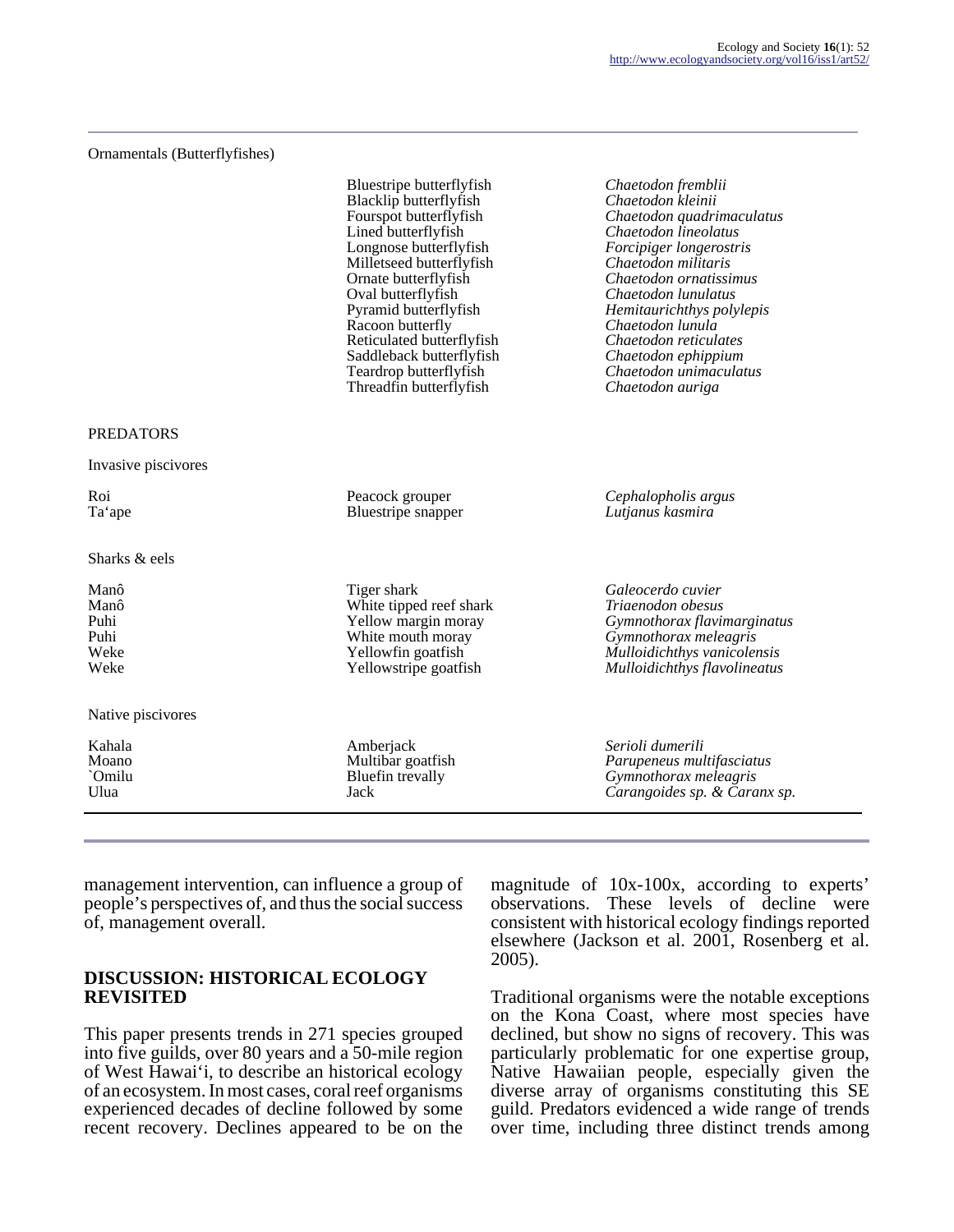apex predators. Ornamental organisms consistently had the clearest recovery as a guild, with the two exceptions being muted response among rare species and an accelerated recovery among butterflyfish.

Qualitative oral history data in this research provided a descriptive and often quantitative account of marine ecological change over time. Across ocean experts, we found widespread agreement in patterns of ecological change, regardless of knowledge system. This lends credibility to the idea that qualitative data derived from a multiplicity of knowledge systems can make substantive contributions to the field of historical ecology, and should help assuage persistent questions relating to the validity and reliability of interview data in MHE, respondent bias due to political or financial motivations, and fallacies of memory, etc. We believe this consistency, combined with the methodological rigor in identifying and selecting experts and in conducting interviews (Baxter and Eyles 1999, Davis and Wagner 2003), made the SE guilds and their associated trends both valid and credible.

With respect to retaining the diversity of expertise in describing ocean change, ocean expert knowledge, including, in this case, six traditional, local, and scientific knowledge types, offer unique insights into past ecosystem dynamics that when combined are more comprehensive than any one perspective can offer. Different people talked about different suites of organisms, sites, and temporal and spatial scales. For instance, scientists deferred to local experts with regards to apex predators because scientific methodologies for coral reef fish surveys tend not to account well for fast-moving, wide-ranging species like ulua. By interviewing diverse ocean experts, these species' dynamics become known. Ocean expertise proved more diverse than expected and suggested by the literature (J. M. Shackeroff, L. M. Campbell, and L. B. Crowder, *unpublished manuscript*). This diversity is not just important in terms of providing a more comprehensive story, but also for understanding how and why people respond differently to change, and how management interventions marginalize some people and empower others. Marine protected areas, for example, have led to increases in many species, but not those in the traditional SE guild.

Furthermore, in the local context these findings systematically document environmental change previously considered anecdotes and present accounts of change that were not well known in public discourse. A conservationist ocean expert described how a dearth of historical data impinged on local management efforts: "When you don't have the 'before story' [to justify a management strategy], you realize how important it is" (*0420B.06*). The story of aquarium fish collecting and the decline and recent recovery of ornamental organisms, although lacking much historical data, are well known and are the subjects of a recent (2000 to present) proliferation of scientific research (Tissot and Hallacher 2003, Capitini et al. 2004, DAR 2004). In contrast, other stories, like the decline seen across dozens of traditional organisms, have received much less attention historically in management interventions.

We believe there is a strong social-ecological rationale for marine managers to attend to the experiences of all ocean expert groups, such as the Native Hawaiian expertise group with their experience with decline in many traditional organisms. The importance of involving stakeholders integrally in marine management is described by many (Berkes et al. 2003, Pomeroy and Douvere 2008). As illustrated in this study, the richness and breadth of historical insights from a multiplicity of perspectives enables us to see what various groups of people value. Based on our findings and on discussions of expert knowledge elsewhere (Davis and Wagner 2003), we believe that incorporating all ocean experts' knowledge systems in a particular region, at least six in this case, is integral to discovering existing patterns of interaction within the social-ecological system, such as the key peoples and groups, their interests, activities, and effects on oceans, and how they are affected by the oceans, one another, and management activities.

#### **MARRYING KNOWLEDGE SYSTEMS IN MARINE SCIENCE AND MANAGEMENT**

Working with traditional and local peoples is now commonly encouraged and increasingly sought for scientific, resource management, and conservation purposes (Davis and Wagner 2003, Drew and Henne 2006, Kliskey et al. 2009). There has been an active appropriation of TEK, and to a lesser degree LEK and fisher's knowledge, and yet codifying,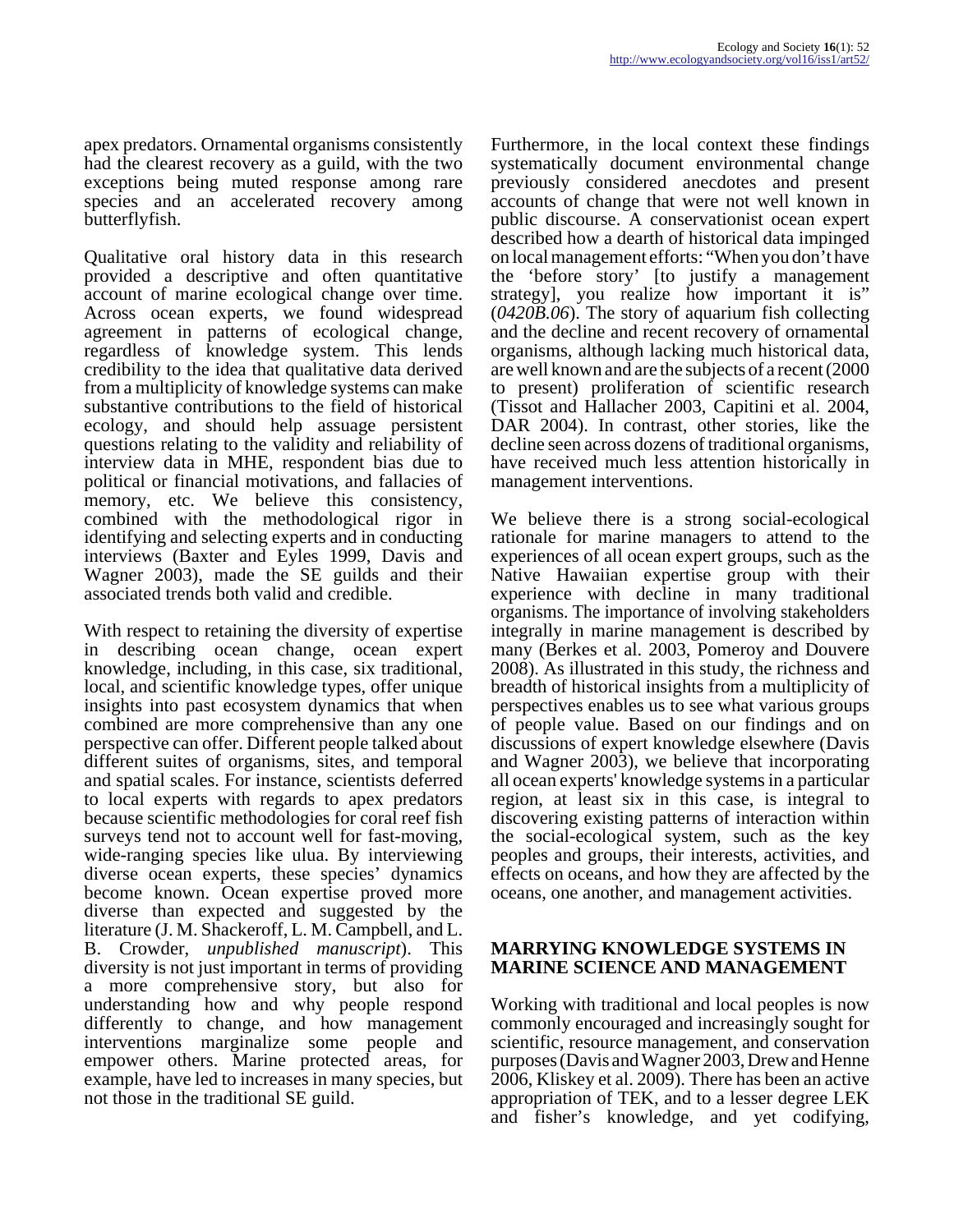marrying, or joining TEK into Western science is often critiqued politically, philosophically, and ethically (Nadasdy 1999, Agrawal 2002, Brook and McLachlan 2008, Shackeroff and Campbell 2007). Although there is widespread treatment of these issues, rarely have the problems with codification of TEK/LEK been shown empirically. This is one somewhat unintended outcome of this research.

Originally, our study aimed to amass ecological histories across a broad suite of organisms and then present findings in ecological guilds, in terms pertinent to the scientific literature. However, as exemplified by predators and butterflyfish, the ecological framework was not only inappropriate to some data, it also hid historic trends. For predators, categorically assessing historic trends proved less informative than allowing two distinct trends in apex predators to emerge from the data, as well as a third trend in invasive piscivores. For butterflyfish, separating species by ecological function, such as planktivores, corallivores, and herbivores, hid the accelerated reverse J-shaped response these fishes experienced. Considering cross-cultural observations of change from the Western scientific perspective, assigning categories based on ecological function of species, belies the many cultural roles of coral reef species and the many perspectives evident in this research. SE guilds resulted not only from the problems of fitting cross-cultural perspectives into a single, cultural framework, i.e., Western science (Nader 1996), but also arose as a methodological approach to deal with this issue.

Although we do not claim our approach satisfies all of the ethical concerns about appropriating knowledge (Nadasdy 1999, Tuhiwai-Smith 1999, Shackeroff and Campbell 2007), we have tried to provide a more descriptive, peopled approach to historical ecology. To this end, we have let trends emerge from the data and we have represented those trends descriptively. We have preserved the voices of diverse ocean experts by including the way people talk about change, and treated all knowledge from ocean experts as equally valid. In these efforts, undertaken to meet our own commitments to ethical research practice, we believe we have also produced a more comprehensive and clear MHE of the Kona Coast.

We anticipate that some ecologists may argue that trends in social-ecological guilds carry little meaning and that understanding ecological functional guilds remain the way of 'knowing' the state of coral reef ecosystems. What do we gain, for example, by treating butterflyfish as a single guild, rather than as distributed among multiple ecological guilds? We suggest that both science and management gain. First, categorizing strictly by the ecological guild framework proved ineffectual with these data. Instead, letting the data tell the story enabled an explicit, richer story of ecological change with clear trends to emerge. Second, socialecological trends matter critically from a management perspective. Understanding the importance that different people attach to different species and their varied explanations for change can help managers understand various responses to management intervention, and perhaps even to design better interventions. If we examine who talks about what, we can see how the condition of SE guilds might indicate how people experience different aspects of ecological change. For example, although the MPAs are widely lauded by almost all groups as facilitating the protection and recovery of Kona's reefs, they have not led to increases in many of the species valued by Native Hawaiians. This may help explain the gradual withdrawal of Native Hawaiians from the MPA management process and toward other forms of community-based management (J. M. Shackeroff, L. M. Campbell, and L. B. Crowder *unpublished manuscript*). Herbivores may serve similar ecological functions, but one herbivore cannot always substitute for another in social-ecological systems, in which they may serve entirely different cultural roles or may have very different influences on the social systems surrounding them.

Although local communities are highly complex, they tend to be oversimplified in marine management (St. Martin 2001, Christie et al. 2003, Olson 2005). However, the success or failure of marine management activities is more often than not dependent upon social factors such as conflict resolution, trust, participation, and compliance, rather than biophysical factors (Christie et al. 2003). By eliciting MHE from a multiplicity of perspectives, some of these factors become evident. From the above example, Native Hawaiian ocean experts continue to experience subsistence species declines, whereas dive shop operators, collectors, and conservationists are more positively affected by ornamental improvements. Consistent with evidence of power relationships and environmental change (Bryant 1998, Forsythe 2003), this raises questions about different people's vulnerabilities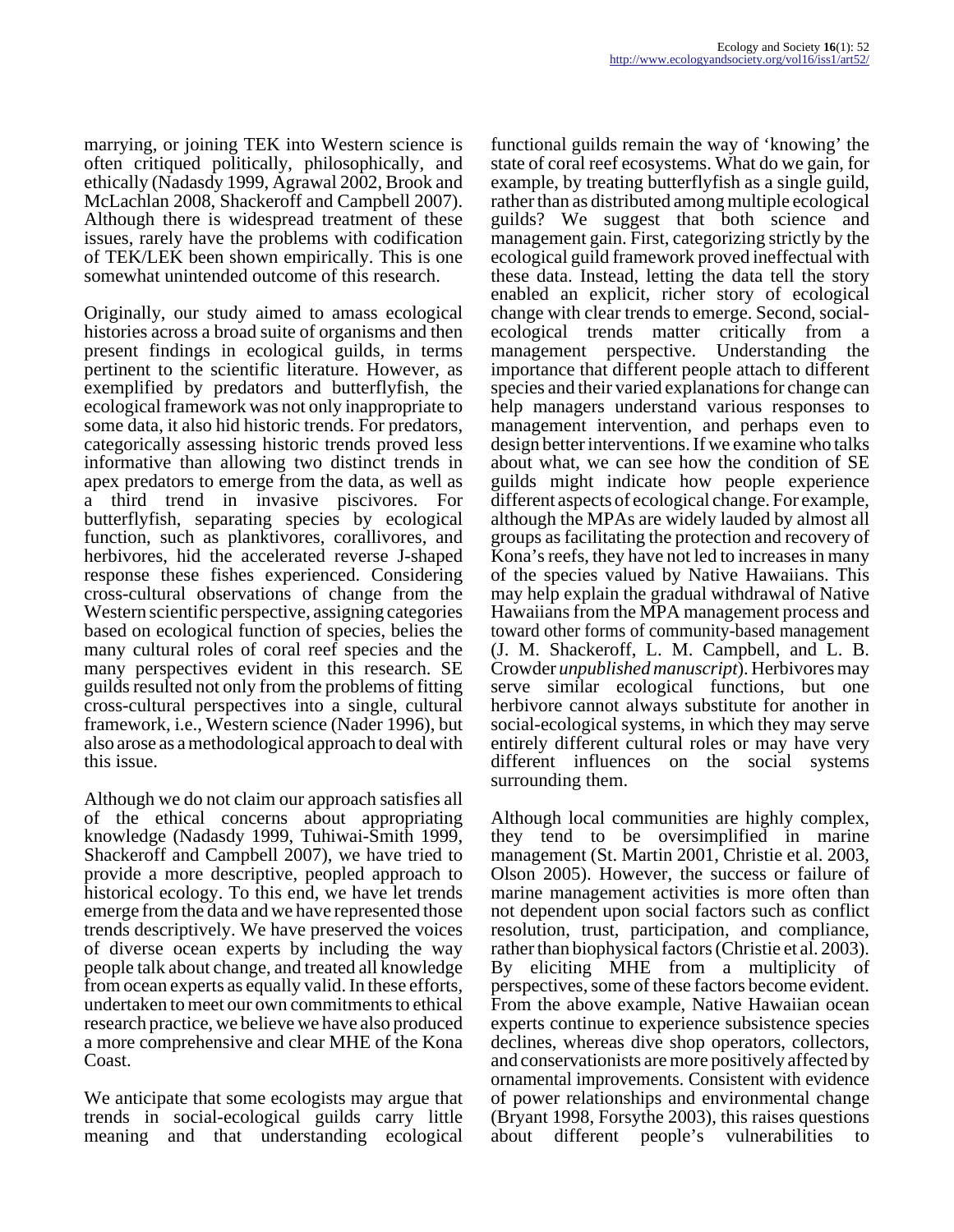ecological change and how some people's interests are marginalized by management interventions. SE guilds offer one way for managers to attend to the many perspectives and power relationships in a local setting, as well as to incorporate qualitative data in ecosystem characterization and management.

Resilience science of marine systems, though in its infancy, is greatly needed for managing oceans for resilience (Leslie and Kinzig 2009), in other words, to provide the scientific basis for management to enhance the conservation and sustainable use of those systems and their contribution to human wellbeing (MA 2005). Greater understandings of the key components of and interactions between social and ecological systems are needed, particularly for the multiplicity of perspectives surrounding ecosystems. We suggest that SE guilds provide insights into these interactions as well as the interplay between diversity, redundancy, and disturbance in the social and ecological aspects of Kona's coral reefs. Considering the recent heightened emphasis on including human dimensions in marine ecosystembased management (McLeod and Leslie 2009, Shackeroff et al. 2009) and marine spatial planning (Crowder and Norse 2008, St. Martin and Hall-Arber 2008), SE guilds offer a way to fully develop the rich social landscape surrounding our ocean systems. As we look to manage the resilience of our oceans, these interactions and features will become increasingly critical.

*Responses to this article can be read online at: [http://www](http://www.ecologyandsociety.org/vol16/iss1/art52/responses/).ecologyandsociety.org/vol16/iss1/art52/ responses/*

# **Acknowledgments:**

*We would like to thank E. W. Glazier, M. K. Orbach, and C. Severance for their guidance in this research; P. N. Shackeroff and C. M. Litton for field and research assistance; and Z. Meletis, N. Gray, B. Haalboom, and C. L. Carothers for their input. Support for this research came from the Marine Conservation Biology Institute's Mia Tegner Grant in Historical Ecology, Oak Foundation, Duke Center for Marine Conservation, and Morris K. Udall Foundation Dissertation Fellowship in Environmental Policy and Conflict Resolution.* 

#### **LITERATURE CITED**

Agrawal, A. 1995. Dismantling the divide between indigenous and scientific knowledge. *Development and Change* 26:413-439.

Agrawal, A. 2002. Indigenous knowledge and the politics of classification. *International Social Science Journal* 54:287-297.

Baxter, J., and J. Eyles. 1999. Prescription for research practice? Grounded theory in qualitative evaluation. *Area* 31:179-181.

Bellwood, D. R., T. P. Hughes, C. Folke, and M. Nystrom. 2004. Confronting the coral reef crisis. *Nature* 429:827-833.

Berkes, F. 2004. Rethinking approaches to community-based conservation. *Conservation Biology* 18:621-630.

Berkes, F., J. F. Colding, and C. Folke. 2000. Rediscovery of traditional ecological knowledge as adaptive management. *Ecological Applications* 10:1251-1262.

Berkes, F., J. F. Colding, and C. Folke, editors. 2003. *Navigating nature's dynamics: building resilience for complexity and change.* Cambridge University Press, New York, New York, USA.

Berkes, F., and C. Folke, editors. 1998. *Linking social and ecological systems: management practices and social mechanisms for building resilience.* Cambridge University Press, Cambridge, UK.

Bernard, H. R. 1988. *Research methods in cultural anthropology.* Sage Publications, Thousand Oaks, California, USA.

Bolster, W. J. 2006. Opportunities in marine environmental history. *Environmental History* 11:62. [online] URL: [http://www.historycooperative.](http://www.historycooperative.org/journals/eh/11.3/bolster.html) [org/journals/eh/11.3/bolster.html](http://www.historycooperative.org/journals/eh/11.3/bolster.html).

Brook, R. K., and S. M. McLachlan. 2008. Trends and prospects for local knowledge in ecological and conservation research and monitoring. *Biodiversity and Conservation* 17:3501-3512.

Bryant, R. L. 1998. Power, knowledge and political ecology in the third world: a review. *Progress in Physical Geography* 22:79-94.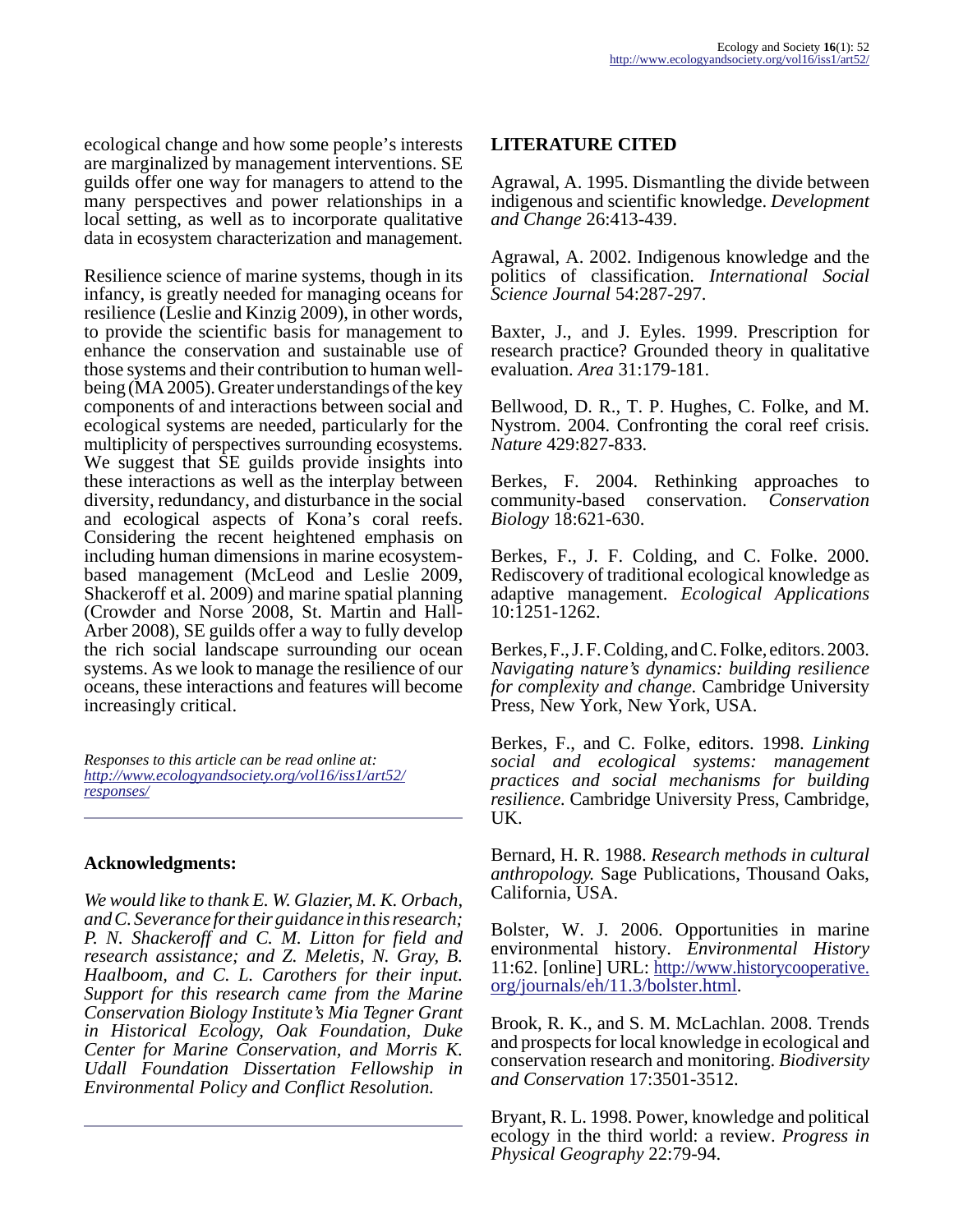Campbell, L. M. 2007. Local conservation practice and global discourse: a political ecology of sea turtle conservation. *Annals of the Association of American Geographers* 97:331-334.

Campbell, L. M., N. J. Gray, E. H. Hazen, and J. M. Shackeroff. 2009. Beyond baselines: rethinking priorities for ocean conservation. *Ecology and Society* 14(1): 14. [online] URL: [http://www.ecolog](http://www.ecologyandsociety.org/vol14/iss1/art14/) [yandsociety.org/vol14/iss1/art14/](http://www.ecologyandsociety.org/vol14/iss1/art14/).

Capitini, C. A., B. N. Tissot, M. S. Carroll, W. J. Walsh, and S. Peck. 2004. Competing perspectives in resource protection: the case of marine protected areas in West Hawaii. *Society and Natural Resources* 17:763-778.

Cardinale, M., M. Linder, V. Bartolino, L. Maiorano, and M. Casini. 2009. Conservation value of historical data: reconstructing stock dynamics of turbot during the last century in the Kattegat-Skagerrak. *Marine Ecological Progress Series* 386:197-206.

Charmaz, K. 2005. Grounded theory in the 21st century. Applications for advancing social justice studies. Pages 507-535 *in* N. K. Denzin and Y. S. Lincoln, editors. *The Sage Handbook of Qualitative Research.* Sage Publications, Thousand Oaks, California, USA.

Christie, P., B. J. McCay, M. L. Miller, C. Lowe, A. T. White, R. Stoffle, D. L. Fluharty, L. T. McManus, R. Chuenpagdee, C. Pomeroy, D. O. Suman, B. G. Blount, D. Huppert, R. L. Villahermosa Eisma, E. Oracion, K. Lowry, and R. B. Pollnac. 2003. Toward developing a complete understanding: a social science research agenda for marine protected areas. *Fisheries* 28:22-26.

Cinner, J., M. M. P. B. Fuentes, and H. Randriamahazo. 2009*a*. Exploring social resilience in Madagascar's marine protected areas. *Ecology and Society* 14(1): 41. [online] URL: [http://www.e](http://www.ecologyandsociety.org/vol14/iss1/art41/) [cologyandsociety.org/vol14/iss1/art41/.](http://www.ecologyandsociety.org/vol14/iss1/art41/)

Cinner, J., T. McClanahan, T. Daw, N. Graham, J. Maina, S. Wilson, and T. Hughes. 2009*b*. Linking social and ecological systems to sustain coral reef fisheries. *Current Biology* 19(3):206-212.

Crona, B. I. 2006. Supporting and enhancing development of heterogeneous ecological knowledge

among resource users in a Kenyan seascape. *Ecology and Society* 11(1): 32. [online] URL: [http:](http://www.ecologyandsociety.org/vol11/iss1/art32/) [//www.ecologyandsociety.org/vol11/iss1/art32/.](http://www.ecologyandsociety.org/vol11/iss1/art32/)

Crowder, L., and E. Norse. 2008. Essential ecological insights for marine ecosystem-based management and marine spatial planning. *Marine Policy* 32:772-778.

Division of Aquatic Resources (DAR), Hawaii Department of Land and Natural Resources. 2004. *A report on the findings and recommendations of effectiveness of the West Hawaii Regional Fishery Management Area.* Report to the twenty-third legislature regular session of 2005, in response to Hawaii revised statues (188F-5), State of Hawaii, USA.

Davis, A., and J. R. Wagner. 2003. Who knows? On the importance of identifying 'experts' when researching local ecological knowledge. *Human Ecology* 31:463-489.

Drew, J. A., and A. P. Henne. 2006. Conservation biology and traditional ecological knowledge: integrating academic disciplines for better conservation practice. *Ecology and Society* 11(2): 34. [online] URL: [http://www.ecologyandsociety.org/](http://www.ecologyandsociety.org/vol11/iss2/art34/) [vol11/iss2/art34/.](http://www.ecologyandsociety.org/vol11/iss2/art34/)

Forsyth, T. 2003. *Critical political ecology: the politics of environmental science*. Routledge, New York, New York, USA.

Gerhardinger, L. C., M. Hostim-Silva, R. P. Medeiros, J. Matarezi, Á. A. Bertoncini, M. O. Freitas, B. P. Ferreira. 2009. Fishers' resource mapping and goliath grouper Epinephelus itajara (Serranidae) conservation in Brazil. *Neotropical Ichthyology* 7:93-102.

Goodwin, P. 1998. 'Hired hands' or 'local voice': understandings and experience of local participation in conservation. *Transactions of the Institute of British Geographers NS* 23:481-499.

Hanneman, R. A., and M. Riddle. 2005. *Introduction to social network methods.* University of California, Riverside, California, USA.

Huntington, H. P. 2000. Traditional knowledge of the ecology of belugas, in Cook Inlet, Alaska. *Marine Fisheries Review* 62:134-140.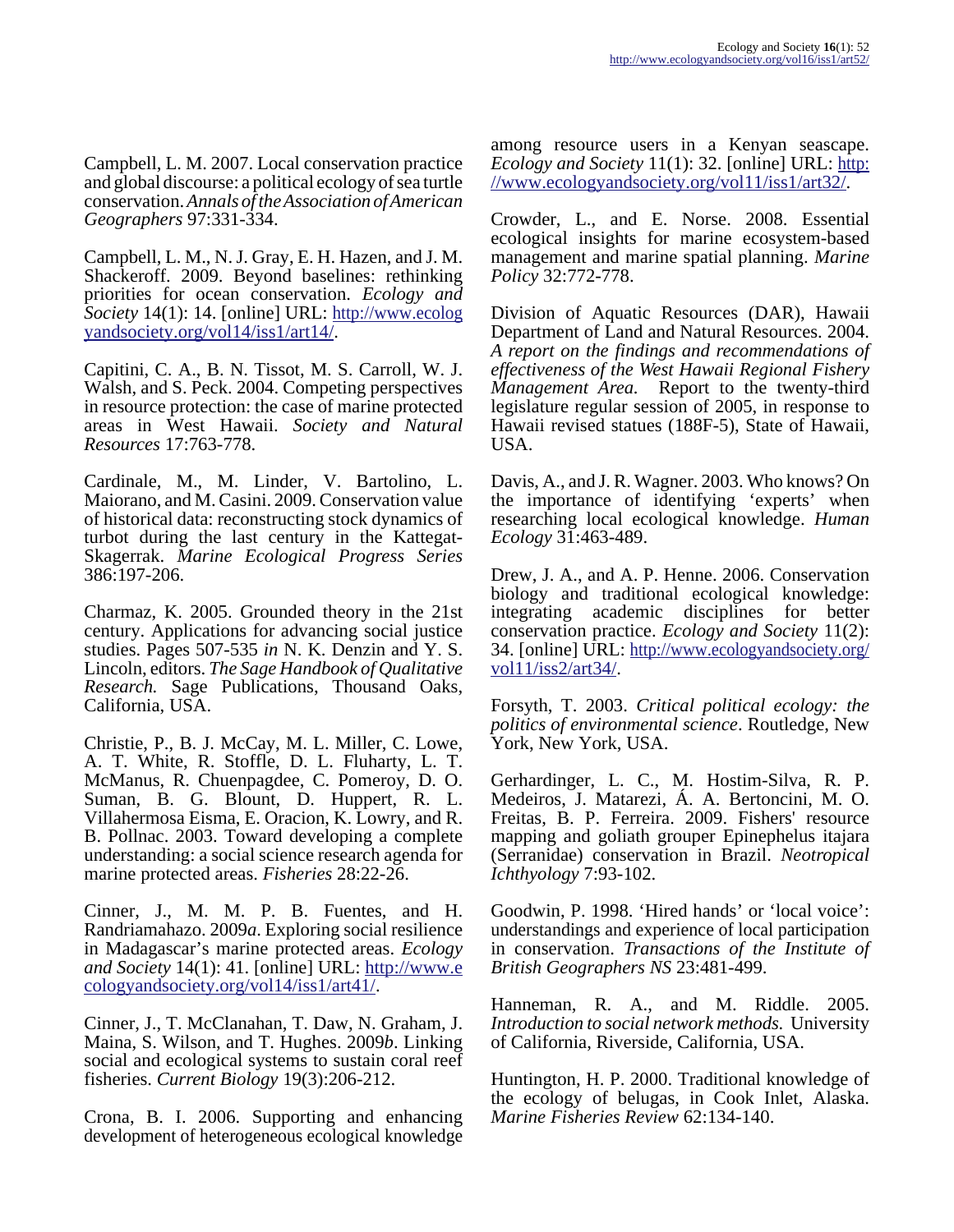Jackson, J. B. C., M. X. Kirby, W. H. Berger, K. A. Bjorndal, L. W. Botsford, B. J. Bourque, R. H. Bradbury, R. Cooke, J. Erlandson, J. A. Estes, T. P. Hughes, S. Kidwell, C. B. Lange, H. S. Lenihan, J. M. Pandolfi, C. H. Peterson, R. S. Steneck, M. J. Tegner, and R. R. Warner. 2001. Historical overfishing and the recent collapse of coastal ecosystems. *Science* 293:629-638.

Johannes, R. E., M. M. R. Freeman, and R. J. Hamilton. 2000. Ignore fishers' knowledge and miss the boat. *Fish and Fisheries* 1:257.

Kahaulelio, D., Pukui-Clark, M., translator, P. Nogelmeir, editor. 2006. *Ka 'Oihana Lawai'a: Hawaiian fishing traditions.* Bishop Museum Press, Honolulu, Hawaii, USA.

Klisky, A., L. Alessa, and B. Barr. 2009. Integrating traditional and local knowledge. *In* K. McLeod and H. Leslie, editors. *Ecosystem-based management for the oceans*. Island Press, Washington, D.C., USA.

Leslie, H. M., and A. P. Kinzig. 2009. Resilience science. *In* K. McLeod and H. Leslie, editors. *Ecosystem-based management for the oceans.* Island Press, Washington, D.C., USA.

Levin, S. A., and J. Lubchenco. 2008. Resilience, robustness, and marine ecosystem-based management. *Bioscience* 58(1):27-32.

Liu, J., T. Dietz, S. R. Carpenter, M. Alberti, C. Folke, E. Moran, A. N. Pell, P. Deadman, T. Kratz, J. Lubchenco, E. Ostrom, Z. Ouyang, W. Provencher, C. L. Redman, S. H. Schneider, and W. W. Taylor. 2007. Complexity of coupled human and natural systems. *Science* 317:1513-1516.

Lotze, H. K., H. S. Lenihan, B. J. Bourque, R. H. Bradbury, R. G. Cooke, M. C. Kay, S. M. Kidwell, M. X. Kirby, C. H. Peterson, and J. B. C. Jackson. 2006. Depletion, degradation, and recovery potential of estuaries and coastal seas. *Science* 312:1806-1809.

McGoodwin, J. R. 2001. *Understanding the cultures of fishing communities: a key to fisheries management and food security.* Food and Agriculture Organization, Rome, Italy.

McClenachan, L. 2009. Documenting loss of large trophy fish from the Florida Keys with historical photographs. *Conservation Biology* 23:636-643.

McLeod, K., and H. Leslie. 2009. *Ecosystem-based management for the oceans.* Island Press, Washington, D.C., USA.

McLeod, K. L., J. Lubchenco, S. R. Palumbi, and A. A. Rosenberg. 2005. *Scientific consensus statement on marine ecosystem-based management.* COMPASS Communication Partnership for Science and the Sea.

Maurstad, A. 2000. To fish or not to fish: smallscale fishing and changing regulations of the cod fishery in northern Norway. *Human Organization* 59:37-47.

Millennium Ecosystem Assessment (MA). 2005. *Ecosystems and human well-being: current state and trends.* Island Press, Washington, D.C., USA.

Myers, R. A., and B. Worm. 2003. Rapid worldwide depletion of predatory fish communities. *Nature* 423:280-83.

Nadasdy, P. 1999. The politics of TEK: power and the 'integration' of knowledge. *Arctic Anthropology* 36:1-18.

Nader, L., editor. 1996. *Naked science: anthropological inquiry into boundaries, power, and knowledge.* Routledge, New York, New York, USA.

Neis, B., D. C. Schneider, L. Felt, R. L. Haedrich, J. Fischer, and J. A. Hutchings. 1999. Fisheries assessment: what can be learned from interviewing resource users? *Canadian Journal of Fisheries & Aquatic Science* 56:1949-1963.

Olson, J. 2005. Re-placing the space of community: a story of cultural politics, policies, and fisheries management. *Anthropological Quarterly* 78:247-268.

Pandolfi, J. M., R. H. Bradbury, E. Sala, T. P. Hughes, K. A. Bjorndal, R. G. Cooke, D. McArdle, L. McClenachan, M. J. H. Newman, G. Paredes, R. R. Warner, and J. B. C. Jackson. 2003. Global trajectories of the long-term decline of coral reef ecosystems. *Science* 301:955-958.